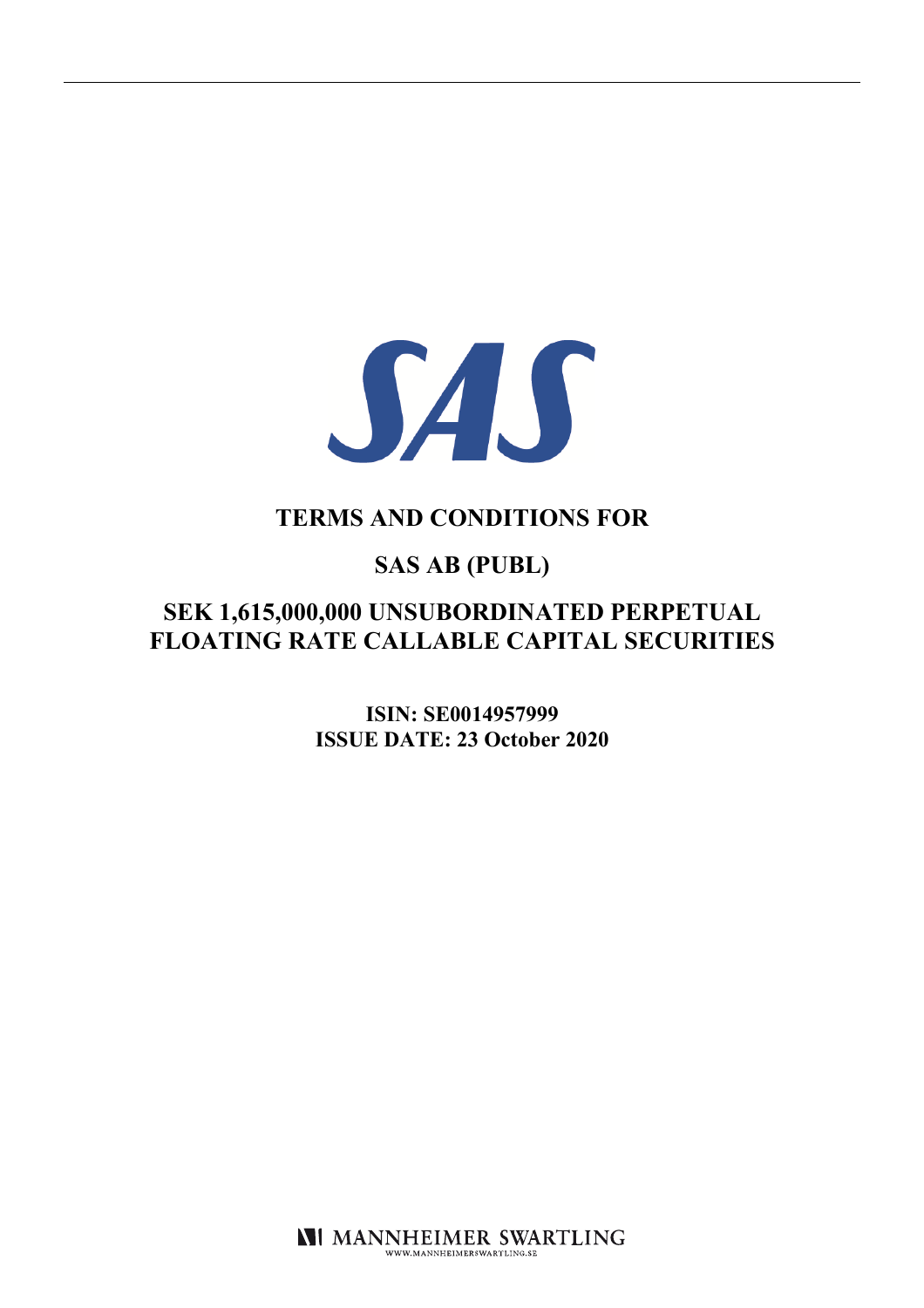## **SELLING RESTRICTIONS**

No action is being taken that would or is intended to permit a public offering of the Capital Securities or the possession, circulation or distribution of this document or any other material relating to the Issuer or the Capital Securities in any jurisdiction other than Sweden, where action for that purpose is required. Persons into whose possession this document comes are required by the Issuer to inform themselves about, and to observe, any applicable restrictions.

No person, other than a holder of Existing Notes, can subscribe for Capital Securities. The Capital Securities subscribed for by holders of Existing Notes can only be paid for by setting-off the amounts outstanding under the Existing Notes.

# **PRIVACY NOTICE**

The Issuer, the Agent and the Issuing Agent may collect and process personal data relating to the Holders, the Holders' representatives or agents, and other persons nominated to act on behalf of the Holders pursuant to the Terms and Conditions (name, contact details and, when relevant, holding of Capital Securities). The personal data relating to the Holders is primarily collected from the registry kept by the CSD. The personal data relating to other persons is primarily collected directly from such persons.

The personal data collected will be processed by the Issuer, the Agent and the Issuing Agent for the following purposes:

- (a) to exercise their respective rights and fulfil their respective obligations under the Terms and Conditions;
- (b) to manage the administration of the Capital Securities and payments under the Capital Securities;
- (c) to enable the Holders' to exercise their rights under the Terms and Conditions; and
- (d) to comply with their obligations under applicable laws and regulations.

The processing of personal data by the Issuer, the Agent and the Issuing Agent in relation to items (a) - (c) is based on their legitimate interest to exercise their respective rights and to fulfil their respective obligations under the Terms and Conditions. In relation to item (d), the processing is based on the fact that such processing is necessary for compliance with a legal obligation incumbent on the Issuer, the Agent or the Issuing Agent. Unless otherwise required or permitted by law, the personal data collected will not be kept longer than necessary given the purpose of the processing.

Personal data collected may be shared with third parties, such as the CSD, when necessary to fulfil the purpose for which such data is processed.

Subject to any legal preconditions, the applicability of which have to be assessed in each individual case, data subjects have the rights as follows. Data subjects have right to get access to their personal data and may request the same in writing at the address of the Issuer, the Agent and the Issuing Agent, respectively. In addition, data subjects have the right to (i) request that personal data is rectified or erased, (ii) object to specific processing, (iii) request that the processing be restricted and (iv) receive personal data provided by themselves in machine-readable format. Data subjects are also entitled to lodge complaints with the relevant supervisory authority if dissatisfied with the processing carried out.

The Issuer's, the Agent's and the Issuing Agent's addresses, and the contact details for their respective Data Protection Officers (if applicable), are found on their websites www.sas.se, www.intertrustgroup.com and www.seb.se.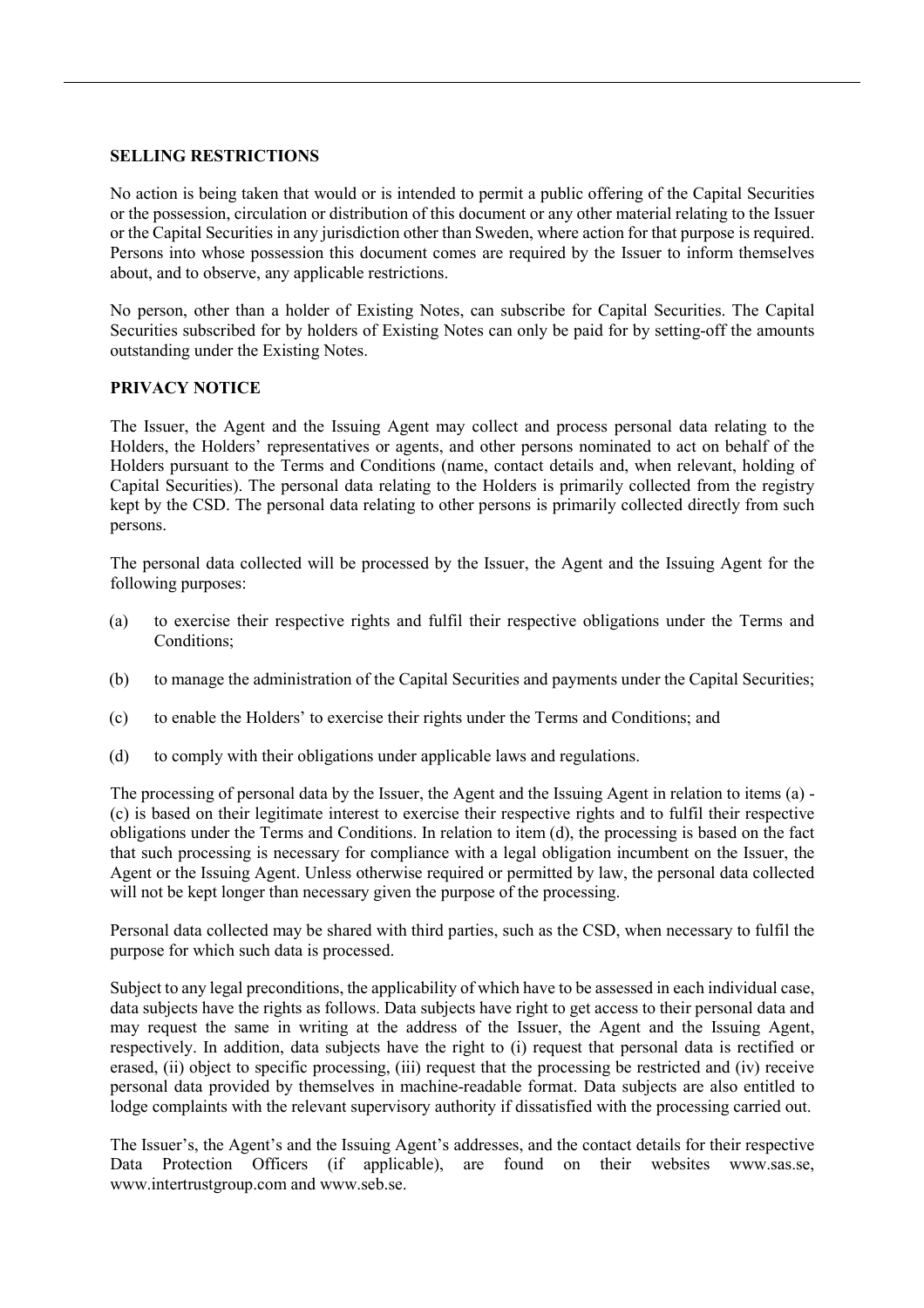# **TABLE OF CONTENTS**

| 1.  |                                                         |  |
|-----|---------------------------------------------------------|--|
| 2.  |                                                         |  |
| 3.  |                                                         |  |
| 4.  |                                                         |  |
| 5.  |                                                         |  |
| 6.  |                                                         |  |
| 7.  |                                                         |  |
| 8.  |                                                         |  |
| 9.  |                                                         |  |
| 10. |                                                         |  |
| 11. | REDEMPTION AND REPURCHASE OF THE CAPITAL SECURITIES  14 |  |
| 12. |                                                         |  |
| 13. |                                                         |  |
| 14. |                                                         |  |
| 15. |                                                         |  |
| 16. |                                                         |  |
| 17. |                                                         |  |
| 18. |                                                         |  |
| 19. |                                                         |  |
| 20. |                                                         |  |
| 21. |                                                         |  |
| 22. |                                                         |  |
| 23. |                                                         |  |
| 24. |                                                         |  |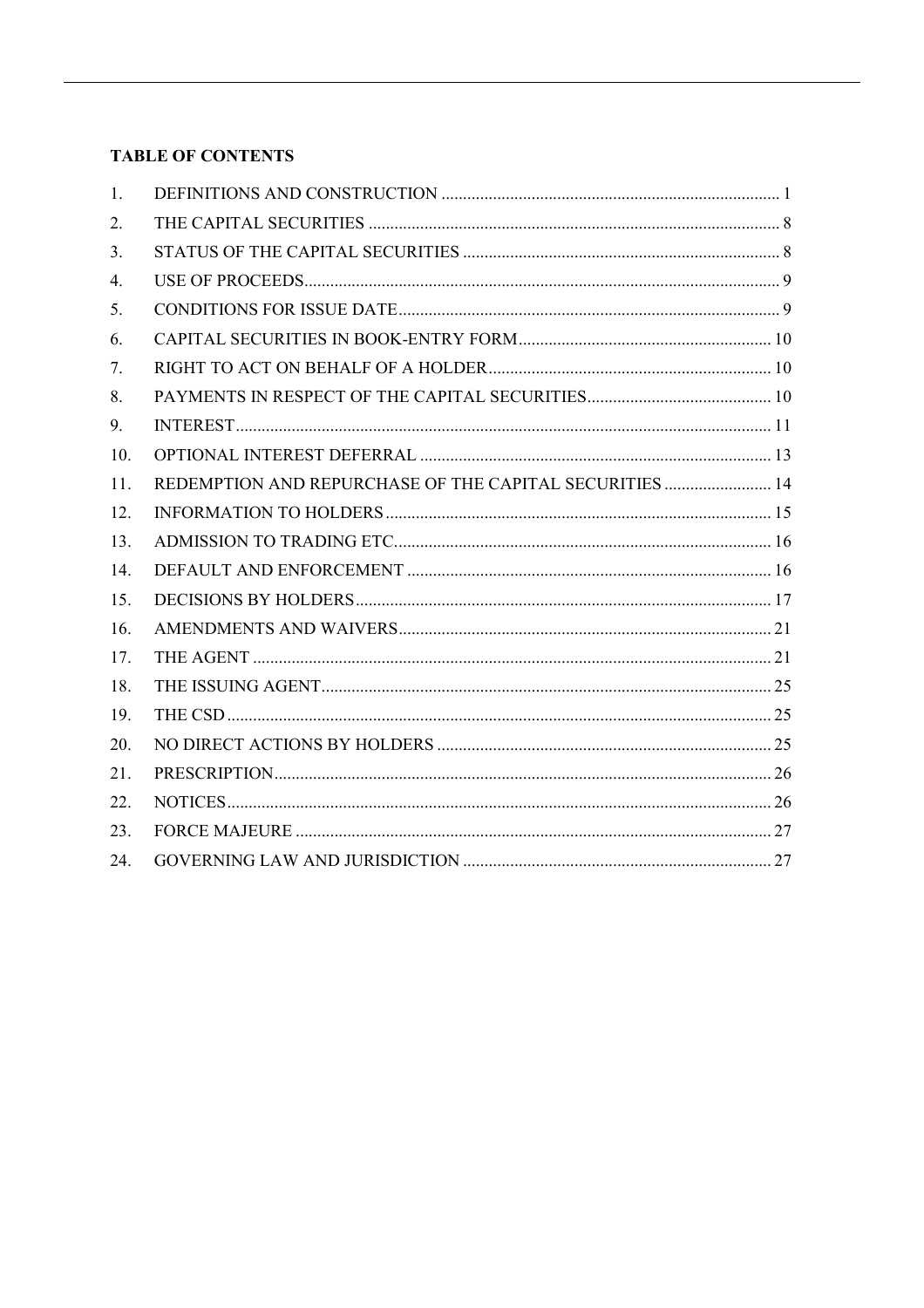# **1. DEFINITIONS AND CONSTRUCTION**

#### **1.1 Definitions**

In these terms and conditions (the "**Terms and Conditions**"):

"**1986 Subordinated Bond**" means the CHF 200,000,000 subordinated bond issued by the Scandinavian Airlines System Denmark – Norway – Sweden on January 14, 1986.

"**Account Operator**" means a bank or other party duly authorized to operate as an account operator pursuant to the Financial Instruments Accounts Act and through which a Holder has opened a Securities Account in respect of its Capital Securities.

"**Adjusted Nominal Amount**" means the Total Nominal Amount less the Nominal Amount of all Capital Securities owned by a Group Company, irrespective of whether such person is directly registered as owner of such Capital Securities.

"**Agency Agreement**" means the agency agreement entered into on or before the Issue Date, between the Issuer and the Agent, or any replacement agency agreement entered into after the Issue Date between the Issuer and an agent.

"**Agent**" means Intertrust (Sweden) AB, Swedish Reg. No. 556625-5476, or another party replacing it, as Agent, in accordance with these Terms and Conditions.

"**Business Day**" means a day in Sweden other than a Sunday or other public holiday. Saturdays, Midsummer Eve (*midsommarafton*), Christmas Eve (*julafton*) and New Year's Eve (*nyårsafton*) shall for the purpose of this definition be deemed to be public holidays.

"**Business Day Convention**" means the first following day that is a Business Day unless that day falls in the next calendar month, in which case that date will be the first preceding day that is a Business Day.

"**Capital Security**" means a debt instrument (*skuldförbindelse*) for the Nominal Amount and of the type set forth in Chapter 1 Section 3 of the Financial Instruments Accounts Act and which are governed by and issued under these Terms and Conditions.

"**Change of Control Event**" means an event where:

- $(a)$ any person or group of persons (other than the Major Investors), acting in concert gains Control of the Issuer; or
- (b) all shares of the Issuer cease to be listed on a Regulated Market;

For this purpose, "**Control**" of the Issuer means:

- (i) the power (whether by way of ownership of shares, proxy, contract, agency or otherwise) to directly or indirectly:
	- (A) cast, or control the casting of, more than fifty (50) percent of the maximum number of votes that might be cast at a general meeting of the shareholders of the Issuer; or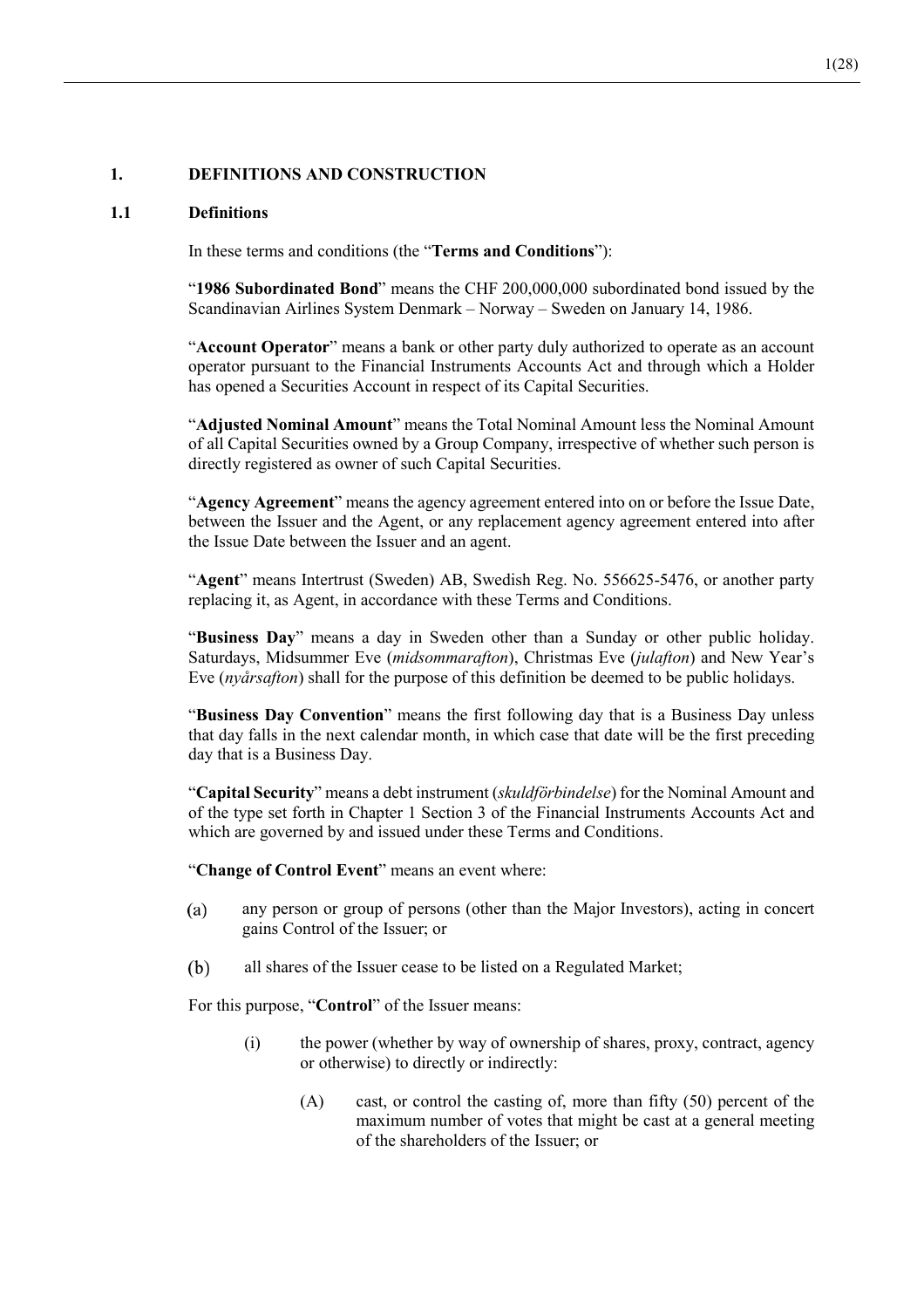- (B) having the right to appoint or remove all, or the majority, of the directors or other equivalent officers of the Issuer; or
- (ii) the holding of more than fifty (50) percent of the issued share capital of the Issuer (excluding any part of that issued share capital that carries no right to participate beyond a specific amount in a distribution of either profits or capital).

For the purpose of this definition, "**acting in concert**" means, a group of persons who, pursuant to an agreement or understanding (whether formal or informal), actively cooperate, through the acquisition directly or indirectly of shares in the Issuer by any of them, either directly or indirectly, to obtain or consolidate control of the Issuer.

"**Change of Control Step-up Date**" means the date falling six (6) months after the date on which a Change of Control Event has occurred.

"**CSD**" means the Issuer's central securities depository and registrar in respect of the Capital Securities, Euroclear Sweden AB, Swedish Reg. No. 556112-8074, P.O. Box 191, 101 23 Stockholm, Sweden, or another party replacing it, as CSD, in accordance with these Terms and Conditions.

"**CSD Regulations**" means the CSD's rules and regulations applicable to the Issuer, the Agent and the Capital Securities from time to time.

"**Danish State Capital Securities**" means the SEK 1,000,000,000 subordinated floating rate callable capital securities ISIN SE0014958013, to be issued by the Issuer to the Kingdom of Denmark on 26 October 2020.

"**Debt Register**" means the debt register (*skuldbok*) kept by the CSD in respect of the Capital Securities in which (i) an owner of Capital Securities is directly registered or (ii) an owner's holding of Capital Securities is registered in the name of a nominee.

"**Deferred Interest**" has the meaning ascribed to in Clause 10.1.2.

"**Deferred Interest Payment Event**" means any one or more of the following events:

- declaration or payment of any distribution or dividend or any other payment made  $(a)$ by the Issuer on its share capital or any other obligation of the Issuer which ranks or is expressed by its terms to rank junior to the Capital Securities (including, for the avoidance of doubt, the Danish State Capital Securities and the State Capital Securities) or any Parity Securities;
- (b) declaration or payment of any distribution or dividend or any other payment made by the Issuer or any Subsidiary of the Issuer, as the case may be, on any Parity Securities;
- $(c)$ redemption, repurchase, repayment, cancellation, reduction or other acquisition by the Issuer or any Subsidiary of the Issuer of any shares of the Issuer or any other obligation of the Issuer which ranks or is expressed by its terms to rank junior to the Capital Securities or any Parity Securities; and /or
- $(d)$ redemption, repurchase, repayment, cancellation, reduction or other acquisition by the Issuer or any Subsidiary of the Issuer of any Parity Securities,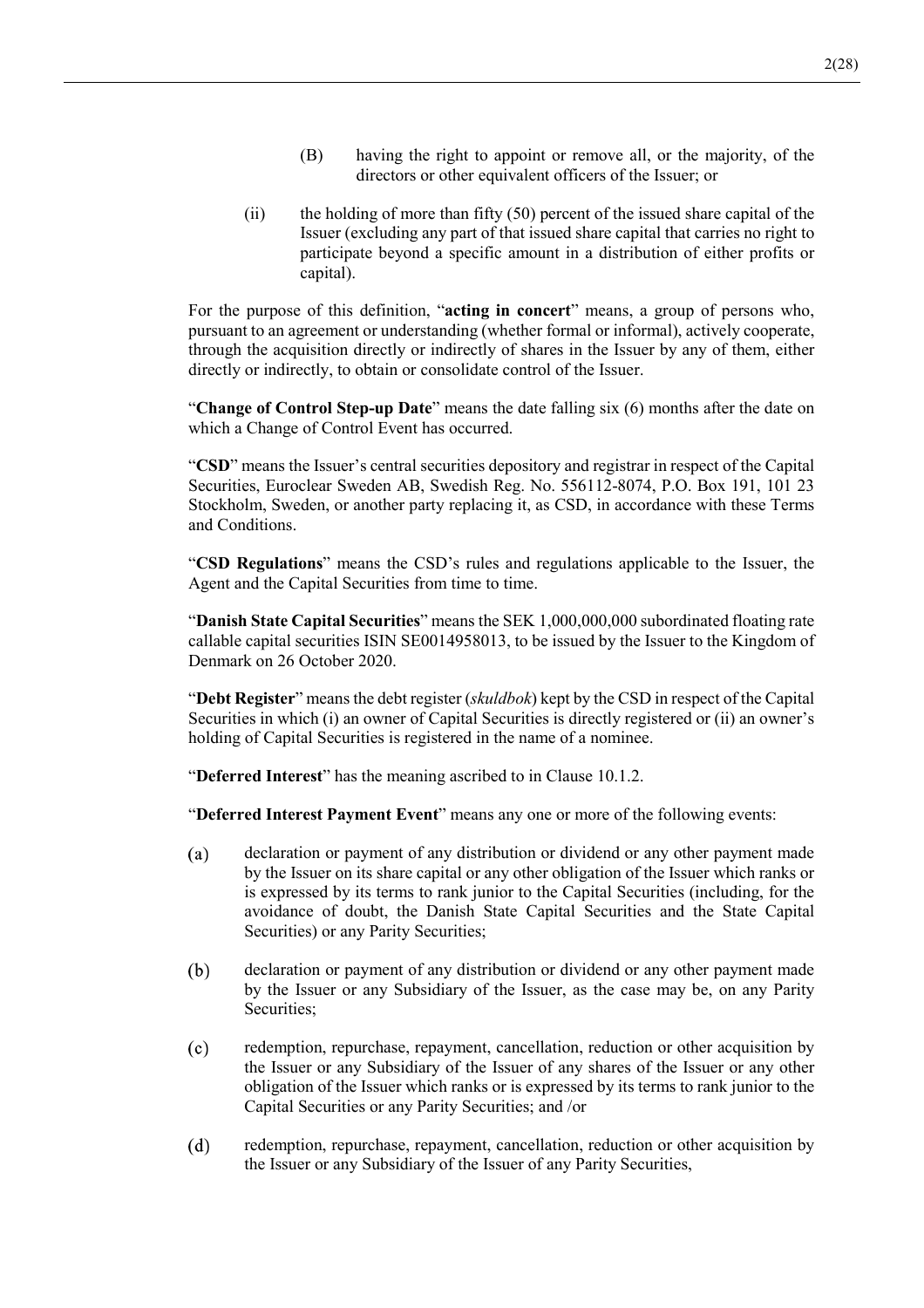save for:

- (i) in each case, any compulsory distribution, dividend, other payment, redemption, repurchase, repayment, cancellation, reduction or other acquisition required by the terms of such securities or by mandatory operation of applicable law;
- (ii) in each case, any payment of interest under the 1986 Subordinated Bond;
- (iii) in the case of paragraph (c) above only, any redemption, repurchase, repayment, cancellation, reduction or other acquisition that is executed in connection with, or for the purpose of:
	- (A) any reduction of the quota value of the share capital of the Issuer without a corresponding return of cash, capital or assets to shareholders of the Issuer or
	- (B) (i) any share buyback programme then in force and duly approved by the shareholders' general meeting of the Issuer or the relevant Subsidiary of the Issuer (as applicable) or (ii) any existing or future stock option plan or free share allocation plan or other incentive plan,

in all cases, reserved for directors, officers and/or employees of the Issuer or the relevant Subsidiary of the Issuer or any associated hedging transaction.

"**Eurobonus**" means a travel-related loyalty program operated by the Issuer and its Subsidiaries.

"**Existing Notes**" means the SEK 2,250,000,000 senior unsecured fixed rate notes due 2022 (ISIN SE0010520338) issued by the SAS AB (publ) and guaranteed by Scandinavian Airlines System Denmark – Norway – Sweden.

"**Final Step-Up Date**" means the date falling ten (10) years after the Issue Date.

"**Financial Instruments Accounts Act**" means the Swedish Central Securities Depositories and Financial Instruments Accounts Act (*lag (1998:1479) om värdepapperscentraler och kontoföring av finansiella instrument*).

"**First Step-Up Date**" means the date falling one (1) year after the Issue Date.

"**Force Majeure Event**" has the meaning set forth in Clause 23.1.

"**Fourth Step-Up Date**" means the date falling seven (7) year after the Issue Date.

"**Group**" means the Issuer and its Subsidiaries from time to time (each a "**Group Company**").

"**Holder**" means the person who is registered on a Securities Account as direct registered owner (*direktregistrerad ägare*) or nominee (*förvaltare*) with respect to a Capital Security.

"**Holders' Meeting**" means a meeting among the Holders held in accordance with Clauses 15.1 (*Request for a decision*), 15.2 (*Convening of Holders' Meeting*) and 15.4 (*Majority, quorum and other provisions*).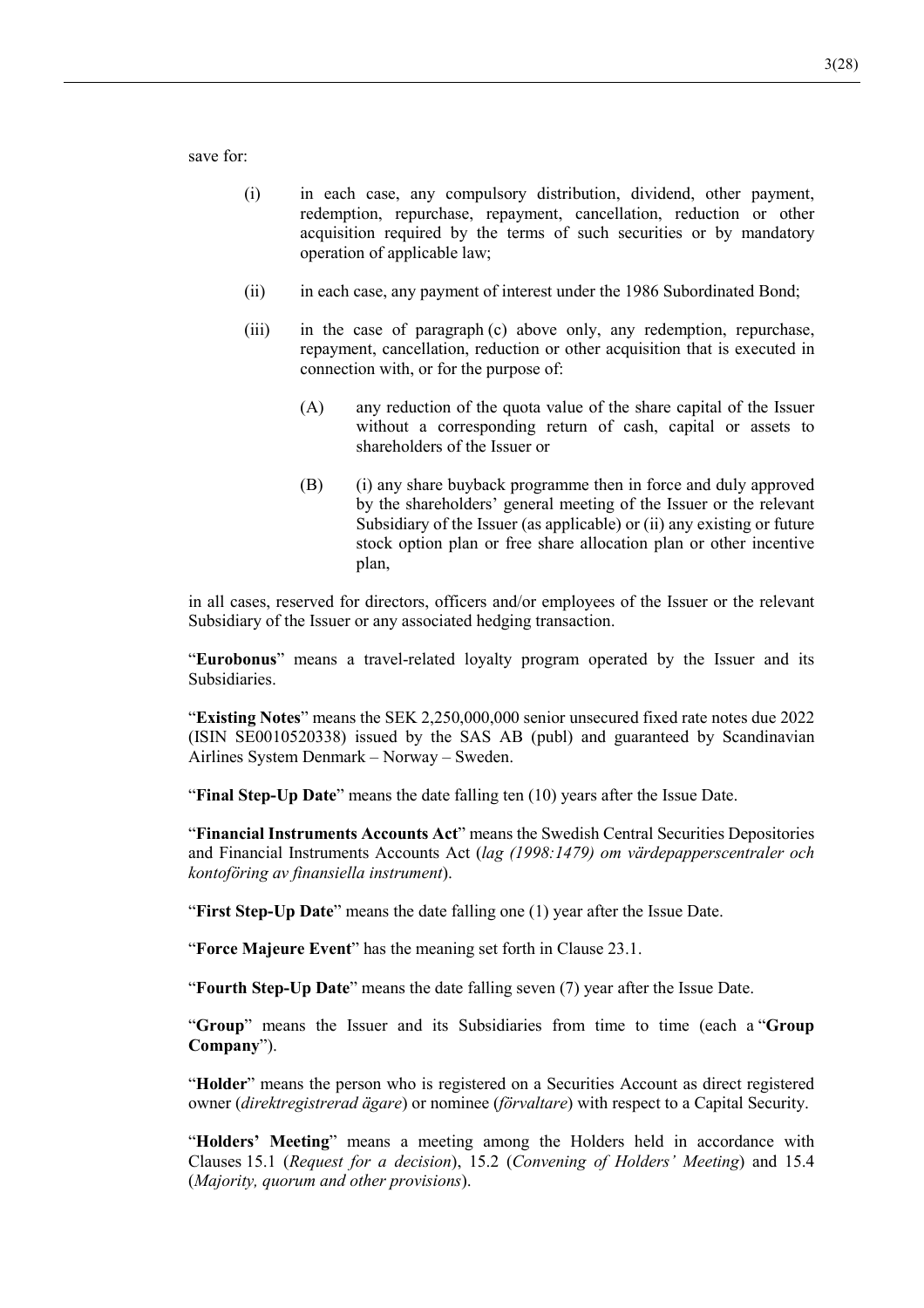"**Initial Nominal Amount**" has the meaning set forth in Clause 2.3.

"**Insolvent**" means, in respect of a relevant person, that it is deemed to be insolvent, or admits inability to pay its debts as they fall due, in each case within the meaning of Chapter 2, Sections 7-9 of the Swedish Bankruptcy Act (*konkurslagen (1987:672)*) (or its equivalent in any other relevant jurisdiction).

"**Interest**" means the interest on the Capital Securities calculated in accordance with Clauses 9.1.1 to 9.1.3.

"**Interest Payment**" means, in respect the payment of interest on an Interest Payment Date, the amount of interest payable for the relevant Interest Period in accordance with Clause 9 (*Interest*).

"**Interest Payment Date**" means subject to Clause 10 (*Optional Interest Deferral*), 23 April and 23 October of each year or, to the extent such day is not a Business Day, the Business Day following from an application of the Business Day Convention. The first Interest Payment Date for the Capital Securities shall be 23 April 2021 and the last Interest Payment Date shall be the relevant Redemption Date.

"**Interest Period**" means (i) in respect of the first Interest Period, the period from (but excluding) the Issue Date to (and including) the first Interest Payment Date or, if the Capital Securities are redeemed before, the Redemption Date, and (ii) in respect of subsequent Interest Periods, the period from (but excluding) an Interest Payment Date to (and including) the next succeeding Interest Payment Date or, if the Capital Securities are redeemed before, the Redemption Date.

"**Interest Rate**" means STIBOR plus the applicable Margin.

"**Issue Date**" means 23 October 2020.

"**Issuer**" means SAS AB (publ), a public limited liability company incorporated under the laws of Sweden with Reg. No. 556606-8499.

"**Issuer Winding-up**" has the meaning set forth in Clause 3.2.

"**Issuer Re-Construction**" has the meaning set forth in Clause 3.3.

"**Issuing Agent**" means, initially, Skandinaviska Enskilda Banken AB (publ) and thereafter each other party appointed as Issuing Agent in accordance with these Terms and Conditions and the CSD Regulations.

"**Listing Failure Event**" means (i) that the Capital Securities are not registered and admitted to trading on Nasdaq Stockholm or another Regulated Market within sixty (60) calendar days after the Issue Date or (ii) that a de-listing is made to the contrary of Clause 13.1 (*Admission to trading*).

"**Major Investor**" means each of (i) the Swedish government, (ii) the Danish government, (iii) Knut and Alice Wallenberg's foundation, a foundation registered in Sweden, with Reg. No. 802005-9773 and (iv) any person under the direct or indirect control of one or more of the persons mentioned under sub-paragraphs (i)-(iii) above.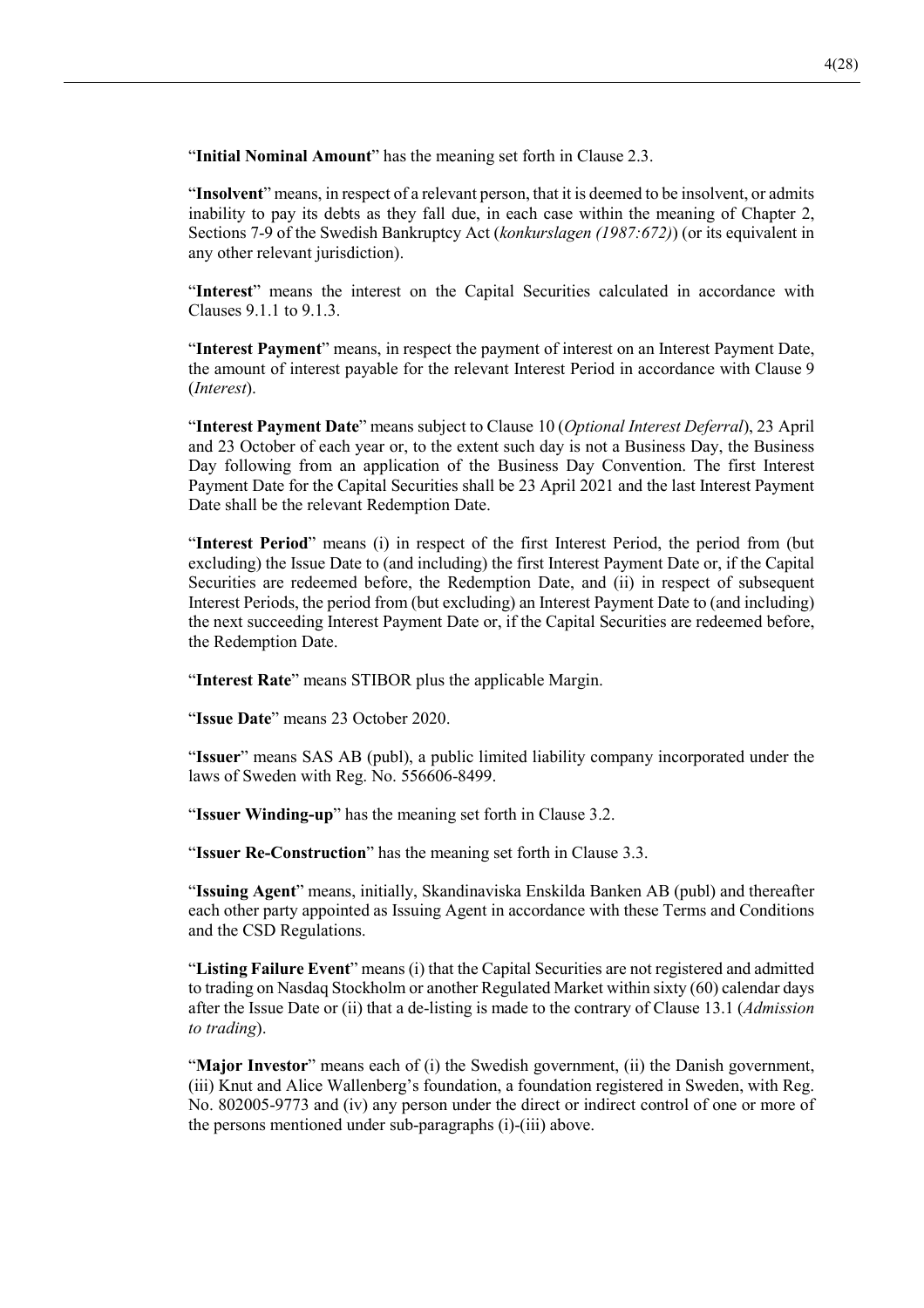#### "**Margin**" means:

- in respect of the period from (but excluding) the Issue Date to (and including) the  $(a)$ First Step-Up Date, 3.40 percent *per annum*;
- (a) in respect of the period from (but excluding) the First Step-Up Date to (and including) the Second Step-Up Date, 4.40 percent *per annum*;
- (b) in respect of the period from (but excluding) the Second Step-Up Date to (and including) the Third Step-Up Date, 5.90 percent *per annum*;
- (c) in respect of the period from (but excluding) the Third Step-Up Date to (and including) the Fourth Step-Up Date, 10.90 percent *per annum*;
- (d) in respect of the period from (but excluding) the Fourth Step-Up Date to (and including) the Final Step-Up Date, 14.40 percent *per annum*; and
- (e) in respect of the period from (but excluding) the Final Step-Up Date until the relevant Redemption Date, 15.90 percent *per annum*.

"**Nominal Amount**" means in respect of each Capital Security the Initial Nominal Amount, less the aggregate amount by which that Capital Security has been redeemed in part pursuant to Clause 11.4 (*Voluntary partial redemption (call option)*).

"**Parity Securities**" means any obligations arising under perpetual, unsubordinated, unsecured capital securities with the possibility for the Issuer to defer Interest Payments and which are accounted for as equity in the Issuer's accounts of:

- (a) the Issuer, issued directly or indirectly by it, which rank, or are expressed to rank, *pari passu* with the Capital Securities; and
- (b) any Subsidiary of the Issuer having the benefit of a guarantee or support agreement from the Issuer which ranks or is expressed to rank *pari passu* with the Capital Securities.

"**Quotation Day**" means, in relation to any period for which an interest rate is to be determined, two (2) Business Days before the first day of that period.

"**Record Date**" means the fifth (5) Business Day prior to (i) an Interest Payment Date, (ii) a Redemption Date, or (iii) another relevant date, or in each case such other Business Day falling prior to a relevant date if generally applicable on the Swedish bond market.

"**Redemption Date**" means the date on which the relevant Capital Securities are to be redeemed or repurchased in accordance with Clause 11 (*Redemption and repurchase of the Capital Securities*).

"**Reference Banks**" means Danske Bank A/S, Danmark, Sverige Filial, Skandinaviska Enskilda Banken AB (publ) and Swedbank AB (publ) (or such other banks as may be appointed by the Issuing Agent in consultation with the Issuer).

"**Regulated Market**" means any regulated market (as defined in Directive 2014/65/EU on markets in financial instruments).

"**Second Step-Up Date**" means the date falling three (3) years after the Issue Date.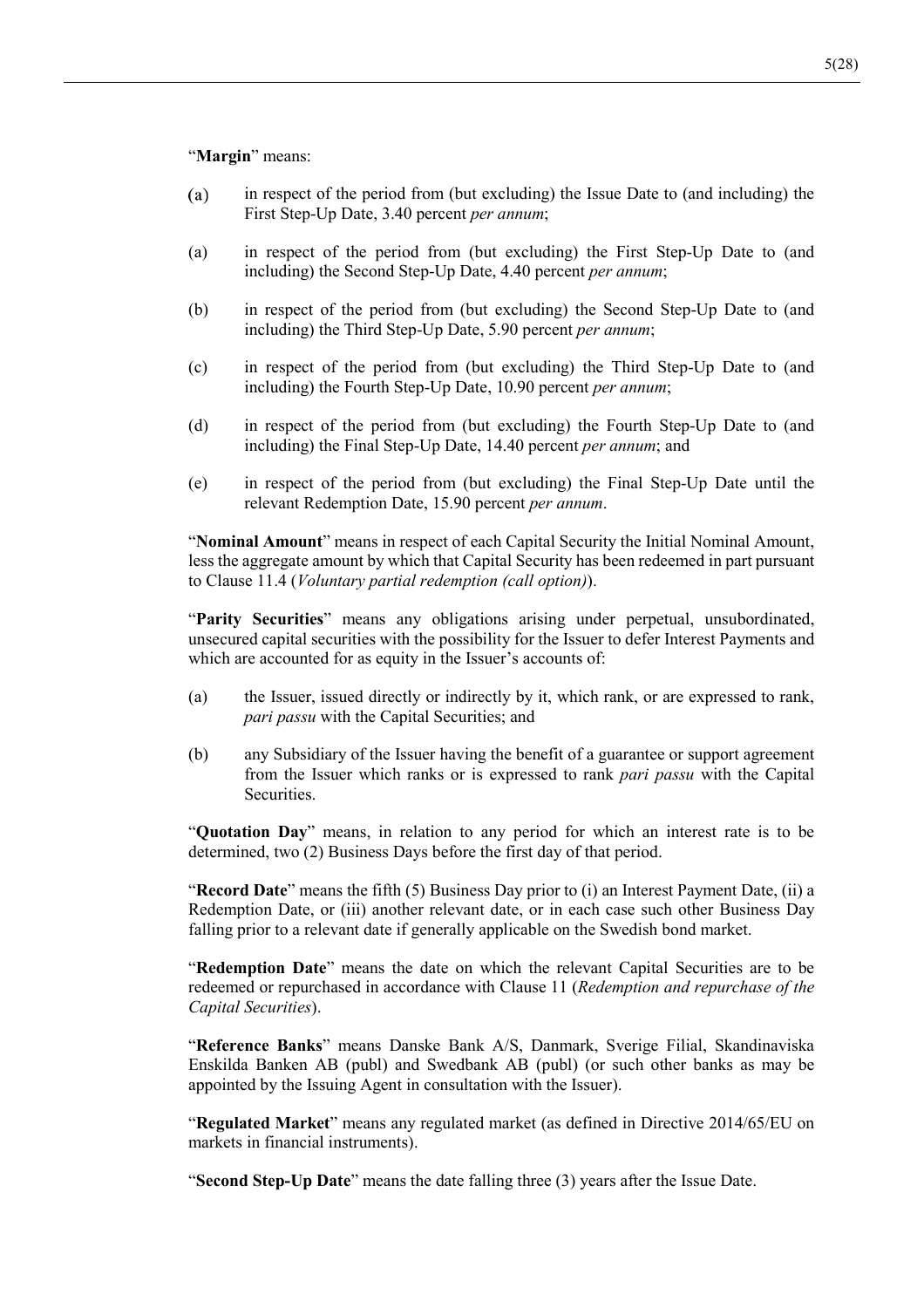"**Securities Account**" means the account for dematerialized securities (*avstämningsregister*) maintained by the CSD pursuant to the Financial Instruments Accounts Act in which (i) an owner of such security is directly registered or (ii) an owner's holding of securities is registered in the name of a nominee.

"**Security**" means a mortgage, charge, pledge, lien, security assignment or other security interest securing any obligation of any person, or any other agreement or arrangement having a similar effect.

"**Senior Debt**" means (a) moneys borrowed, or (b) the issue of bonds (but not any performance bonds, advance payment bonds, documentary letters of credit or similar instruments issued in respect of the obligations of any member of the Issuer's group arising in the ordinary course of trading), notes or any similar instrument, in each case ranking senior (including direct, general, unconditional, unsubordinated and unsecured debt obligations of the Issuer but excluding Parity Securities) to the Capital Securities.

"**Senior Debt Event**" has the meaning set forth in Clause 9.3.1.

"**Slots**" means the scheduled time of arrival or departure allocated to an aircraft movement on a specific date at an airport.

"**State Capital Securities**" means the SEK 5,000,000,000 subordinated floating rate callable capital securities ISIN SE0014958005, to be issued by the Issuer to the Kingdom of Denmark and the Kingdom of Sweden on 26 October 2020.

"**State Capital Securities Redemption Event**" has the meaning set forth in Clause 9.4.

"**STIBOR**" means:

- (a) the applicable interest rate *per annum* calculated and distributed by the Swedish Financial Benchmark Facility (or the replacing administrator or calculation agent) for the current day and published on the information system Reuters page "STIBOR  $= Q$ " (or through such other system or on such other page as replaces the said system or page ) as of or around 11.00 a.m. on the Quotation Day for the offering of deposits in Swedish Kronor and for a period equal to the relevant Interest Period;
- (b) if no rate as described in paragraph (a) above is available for the relevant Interest Period, the rate determined by the Issuing Agent (rounded upwards to four decimal places) by interpolation between the two closest rates displayed on the information system Reuters page "STIBOR =  $Q$ " (or through another website replacing it) as of or around 11.00 a.m. on the Quotation Day for the offering of deposits in Swedish Kronor;
- (c) if no rate as described in paragraph (b) above is available for the relevant Interest Period, the arithmetic mean of the rates (rounded upwards to four decimal places) as supplied to the Issuing Agent at its request quoted by the Reference Banks, for deposits of SEK 100,000,000 for the relevant period; or
- (d) if no quotation is available pursuant to paragraph (c) above, the interest rate which according to the reasonable assessment of the Issuing Agent best reflects the interest rate for deposits in Swedish Kronor offered in the Stockholm interbank market for the relevant period,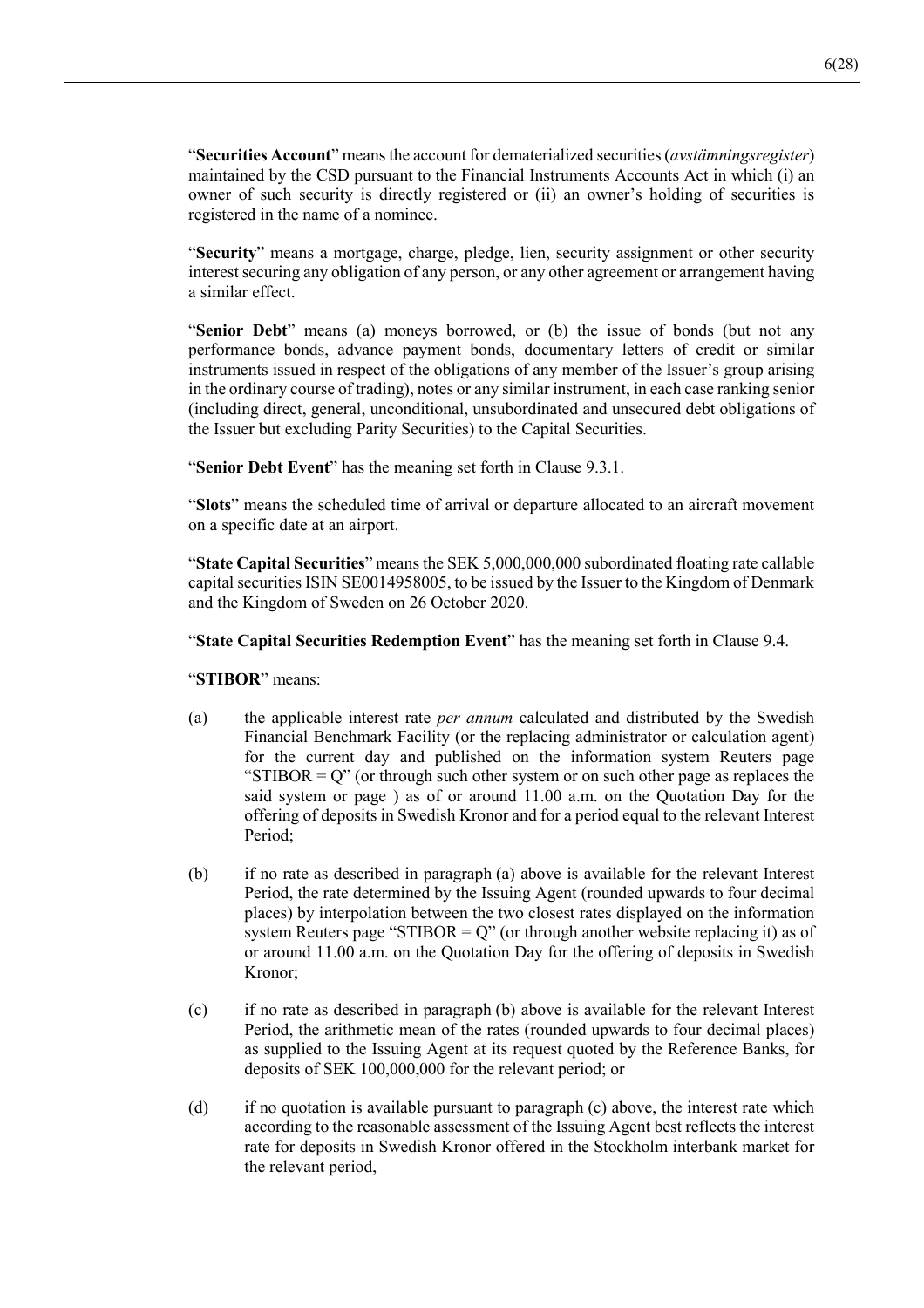if any such rate is below zero, STIBOR will be deemed to be zero (0).

"**Subsidiary**" means, in relation to any person, any Swedish or foreign legal entity (whether incorporated or not), which at the time is a subsidiary (*dotterföretag*) to such person, directly or indirectly, as defined in the Swedish Companies Act (*aktiebolagslagen (2005:551)*).

"**Swedish Kronor**" and "**SEK**" means the lawful currency of Sweden.

"**Third Step-Up Date**" means the date falling five (5) years after the Issue Date.

"**Total Nominal Amount**" means the total aggregate Nominal Amount of the Capital Securities outstanding at the relevant time.

"**Written Procedure**" means the written or electronic procedure for decision making among the Holders in accordance with Clauses 15.1 (*Request for a decision*), 15.3 (*Instigation of Written Procedure*) and 15.4 (*Majority, quorum and other provisions*).

# **1.2 Construction**

- 1.2.1 Unless a contrary indication appears, any reference in these Terms and Conditions to:
	- (a) "**assets**" includes present and future properties, revenues and rights of every description;
	- (b) any agreement or instrument is a reference to that agreement or instrument as supplemented, amended, novated, extended, restated or replaced from time to time;
	- (c) a "**regulation**" includes any law, regulation, rule or official directive, request or guideline (whether or not having the force of law) of any governmental, intergovernmental or supranational body, agency, department or regulatory, selfregulatory or other authority or organization;
	- (d) a provision of regulation is a reference to that provision as amended or re-enacted; and
	- (e) a time of day is a reference to Stockholm time.
- 1.2.2 When ascertaining whether a limit or threshold specified in Swedish Kronor has been attained or broken, an amount in another currency shall be counted on the basis of the rate of exchange for such currency against Swedish Kronor for the previous Business Day, as published by the Swedish Central Bank (*Riksbanken*) on its website (www.riksbank.se). If no such rate is available, the most recently published rate shall be used instead.
- 1.2.3 A notice shall be deemed to be sent by way of press release if it is made available to the public within Sweden promptly and in a non-discriminatory manner.
- 1.2.4 No delay or omission of the Agent or of any Holder to exercise any right or remedy under the Terms and Conditions shall impair or operate as a waiver of any such right or remedy.
- 1.2.5 The selling restrictions, the privacy notice and any other information contained in this document before the table of contents section do not form part of these Terms and Conditions and may be updated without the consent of the Holders and the Agent.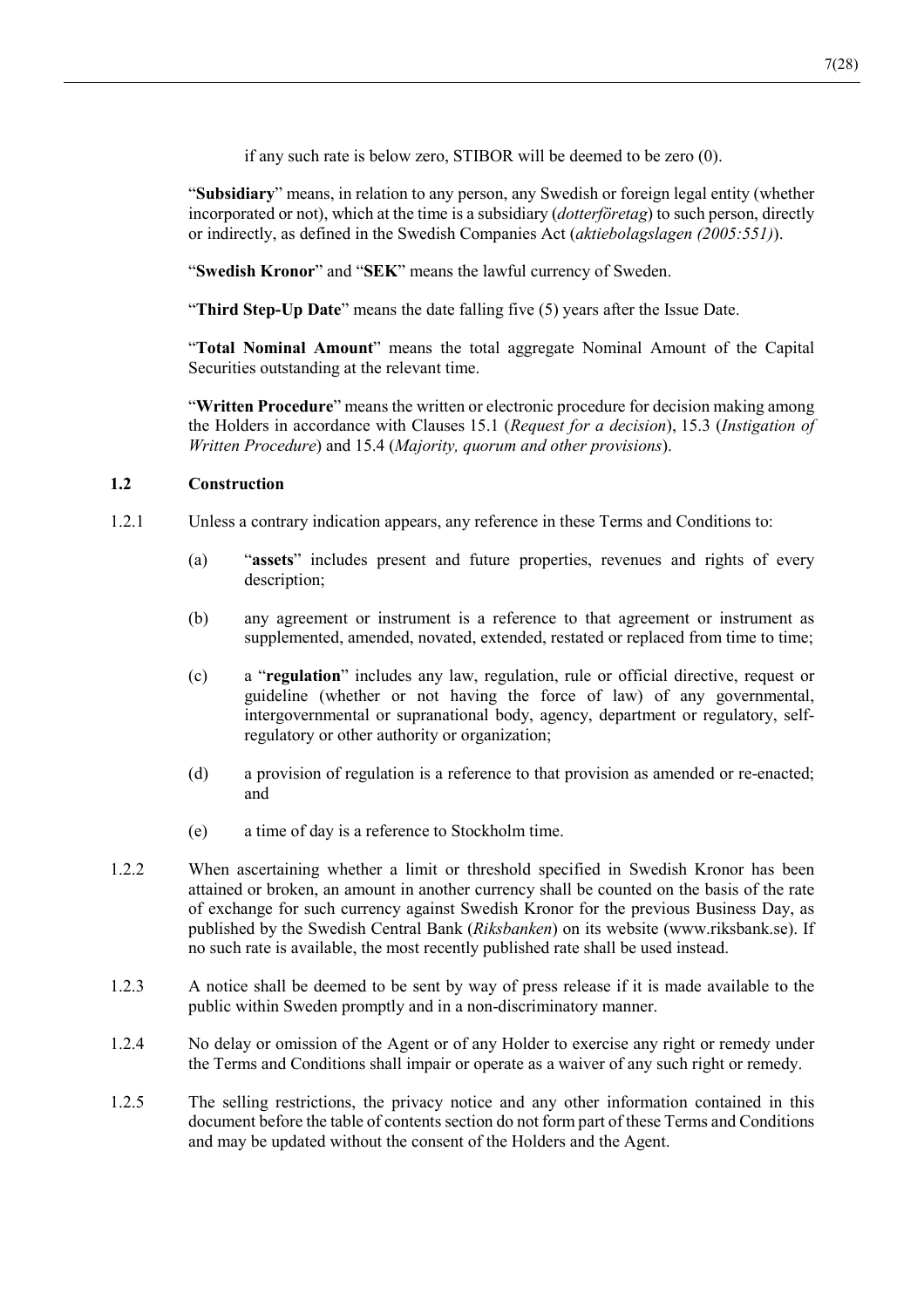# **2. THE CAPITAL SECURITIES**

- **2.1** The Capital Securities are denominated in Swedish Kronor and each Capital Security is constituted by these Terms and Conditions. The Issuer undertakes to comply with these Terms and Conditions.
- **2.2** By subscribing for Capital Securities, each initial Holder agrees that the Capital Securities shall benefit from and be subject to the Terms and Conditions and by acquiring Capital Securities, each subsequent Holder confirms such agreement.
- **2.3** The initial nominal amount of each Capital Security is SEK 1,000 (the "**Initial Nominal Amount**"). The Total Nominal Amount of the Capital Securities is SEK 1,615,000,000. All Capital Securities are issued on a fully paid basis at an issue price of 100 percent of the Initial Nominal Amount.
- **2.4** The Capital Securities are freely transferable, but the Holders may be subject to purchase or transfer restrictions with regard to the Capital Securities, as applicable, under local regulation to which a Holder may be subject. Each Holder must ensure compliance with such restrictions at its own cost and expense.
- **2.5** No action is being taken in any jurisdiction that would or is intended to permit a public offering of the Capital Securities or the possession, circulation or distribution of any document or other material relating to the Issuer or the Capital Securities in any jurisdiction other than Sweden, where action for that purpose is required. Each Holder must inform itself about, and observe, any applicable restrictions to the transfer of material relating to the Issuer or the Capital Securities.

## **3. STATUS OF THE CAPITAL SECURITIES**

- **3.1** The Capital Securities, including the obligation to pay interest thereon, constitute direct, unsecured and unsubordinated obligations of the Issuer.
- **3.2** In the event of a voluntary or involuntary liquidation (*likvidation*) or bankruptcy (*konkurs*) of the Issuer (each an "**Issuer Winding-up**"), the Holders (or the Agent on their behalf) shall, in respect of their Capital Securities, have a claim for the principal amount of their Capital Securities and any accrued and unpaid interest (including any Deferred Interest) thereon and such claims will rank:
	- (a) *pari passu* without any preference among themselves and with any present or future claims in respect of obligations of the Issuer in respect of all other direct, general, unconditional, unsubordinated and unsecured obligations of the Issuer, except obligations which are preferred by mandatory regulation; and
	- (b) in priority to all present and future claims in respect of:
		- (A) the ordinary shares of the Issuer; and
		- (B) any other obligation of the Issuer expressed by its terms as at its original issue date to rank junior to the Capital Securities (including the Danish State Capital Securities and the State Capital Securities).
- **3.3** In the event of a company re-construction (*företagsrekonstruktion*) of the Issuer under the Swedish Company Reorganization Act (*lag (1996:764) om företagsrekonstruktion*)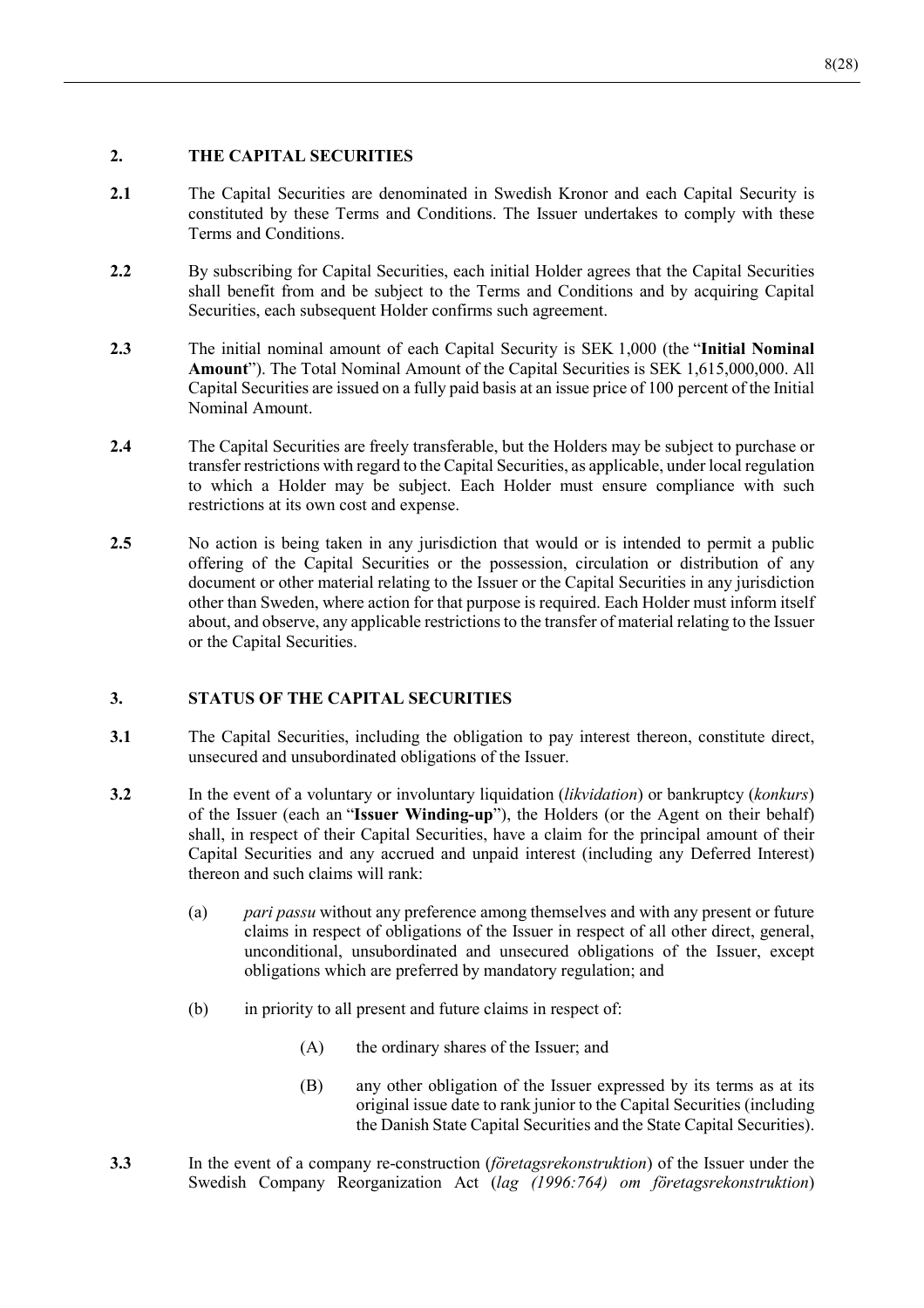(an "**Issuer Re-Construction**"), the Holders (or the Agent on their behalf) shall, in respect of their Capital Securities, have a claim for the principal amount of their Capital Securities and any accrued and unpaid interest (including any Deferred Interest) thereon and such claims will rank *pari passu* without any preference among themselves and with any present or future claims in respect of obligations of the Issuer in respect of all other direct, general, unconditional, unsubordinated and unsecured obligations of the Issuer, except obligations which are preferred by mandatory regulation. For the avoidance of doubt, all the Holders' claims shall rank in priority to all present and future claims in respect of any other obligation of the Issuer expressed by its terms as at its original issue date to rank junior to the Capital Securities (including the Danish State Capital Securities and the State Capital Securities).

*Claims in respect of the share capital of the Issuer are not subject to loss absorbing measures under an Issuer Re-Construction.* 

## **4. USE OF PROCEEDS**

The Capital Securities shall be used to refinance the Existing Notes by way of setting off the relevant Existing Notes against the subscription price of the Capital Securities.

## **5. CONDITIONS FOR ISSUE DATE**

- **5.1** The Issuer shall provide to the Agent, no later than 9.00 a.m. two (2) Business Days prior to the Issue Date (or such later time as agreed by the Agent), the following:
	- $(a)$ the Terms and Conditions and the Agency Agreement duly executed by the Issuer;
	- (b) a copy of a resolution from the board of directors of the Issuer approving the issue of the Capital Securities, the terms of the Terms and Conditions and the Agency Agreement, and resolving to enter into such documents and any other documents necessary in connection therewith;
	- (c) copies of the articles of association and an up-to-date certificate of registration of the Issuer;
	- (d) evidence that the person(s) who has/have signed the Terms and Conditions, the Agency Agreement and any other documents in connection therewith on behalf of the Issuer is/are duly authorized to do so; and
	- $(e)$ such other documents and evidence as is agreed between the Agent and the Issuer.
- **5.2** The Agent shall confirm to the Issuing Agent when it is satisfied that the conditions in Clause 5.1, as the case may be have been fulfilled (or amended or waived in accordance with Clause 16 (*Amendments and waivers*)). The relevant Issue Date shall not occur (i) unless the Agent makes such confirmation to the Issuing Agent no later than 9.00 a.m. one (1) Business Days prior to the relevant Issue Date (or later, if the Issuing Agent so agrees), or (ii) if the Issuing Agent and the Issuer agree to postpone the relevant Issue Date.
- **5.3** Following receipt by the Issuing Agent of the confirmation in accordance with Clause 5.2, the Issuing Agent shall settle the issuance of the Capital Securities.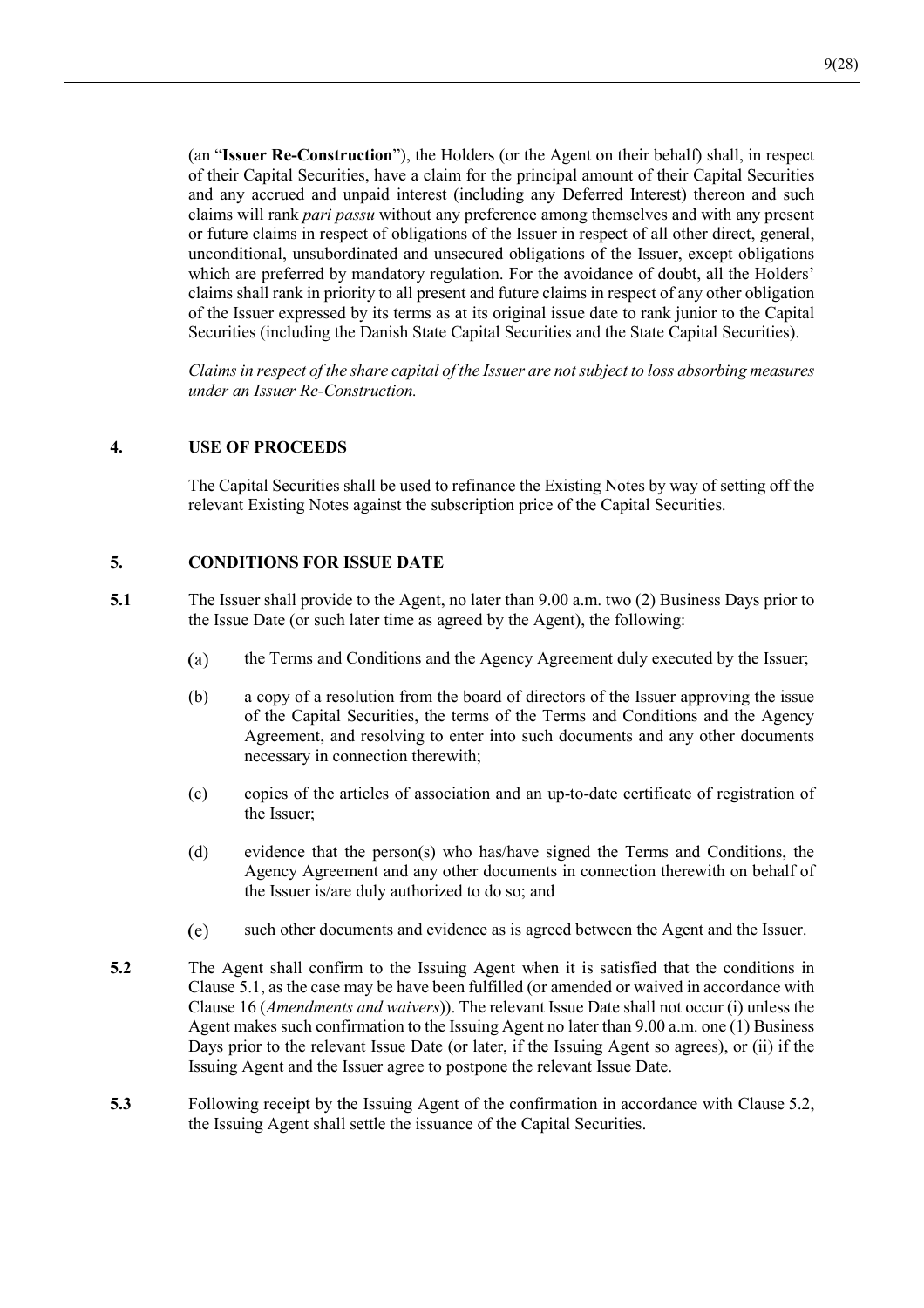# **6. CAPITAL SECURITIES IN BOOK-ENTRY FORM**

- **6.1** The Capital Securities will be registered for the Holders on their respective Securities Accounts and no physical Capital Securities will be issued. Accordingly, the Capital Securities will be registered in accordance with the Financial Instruments Accounts Act. Registration requests relating to the Capital Securities shall be directed to an Account Operator. The Debt Register shall constitute conclusive evidence of the persons who are Holders and their holdings of Capital Securities.
- **6.2** Those who according to assignment, Security, the provisions of the Swedish Children and Parents Code (*föräldrabalken (1949:381)*), conditions of will or deed of gift or otherwise have acquired a right to receive payments in respect of a Capital Security shall register their entitlements to receive payment in accordance with the Financial Instruments Accounts Act.
- **6.3** The Issuer and the Agent shall at all times be entitled to obtain information from the Debt Register. At the request of the Agent, the Issuer shall promptly obtain such information and provide it to the Agent. For the purpose of carrying out any administrative procedure that arises out of the Terms and Conditions, the Issuing Agent shall be entitled to obtain information from the Debt Register.
- **6.4** The Issuer and the Agent may use the information referred to in Clause 6.3 only for the purposes of carrying out their duties and exercising their rights in accordance with the Terms and Conditions and the Agency Agreement and shall not disclose such information to any Holder or third party unless necessary for such purposes.

## **7. RIGHT TO ACT ON BEHALF OF A HOLDER**

- **7.1** If any person other than a Holder wishes to exercise any rights under the Terms and Conditions, it must obtain a power of attorney or other authorization from the Holder or a successive, coherent chain of powers of attorney or authorisations starting with the Holder and authorizing such person.
- **7.2** A Holder may issue one or several powers of attorney or other authorizations to third parties to represent it in relation to some or all of the Capital Securities held by it. Any such representative may act independently under the Terms and Conditions in relation to the Capital Securities for which such representative is entitled to represent the Holder.
- **7.3** The Agent shall only have to examine the face of a power of attorney or other authorization that has been provided to it pursuant to Clause 7.2 and may assume that such document has been duly authorized, is valid, has not been revoked or superseded and that it is in full force and effect, unless otherwise is apparent from its face or the Agent has actual knowledge to the contrary.
- **7.4** These Terms and Conditions shall not affect the relationship between a Holder who is the nominee (*förvaltare*) with respect to a Capital Security and the owner of such Capital Security, and it is the responsibility of such nominee to observe and comply with any restrictions that may apply to it in this capacity.

# **8. PAYMENTS IN RESPECT OF THE CAPITAL SECURITIES**

**8.1** Any payment or repayment under the Terms and Conditions, or any amount due in respect of a repurchase of any Capital Securities, shall be made to such person who is registered as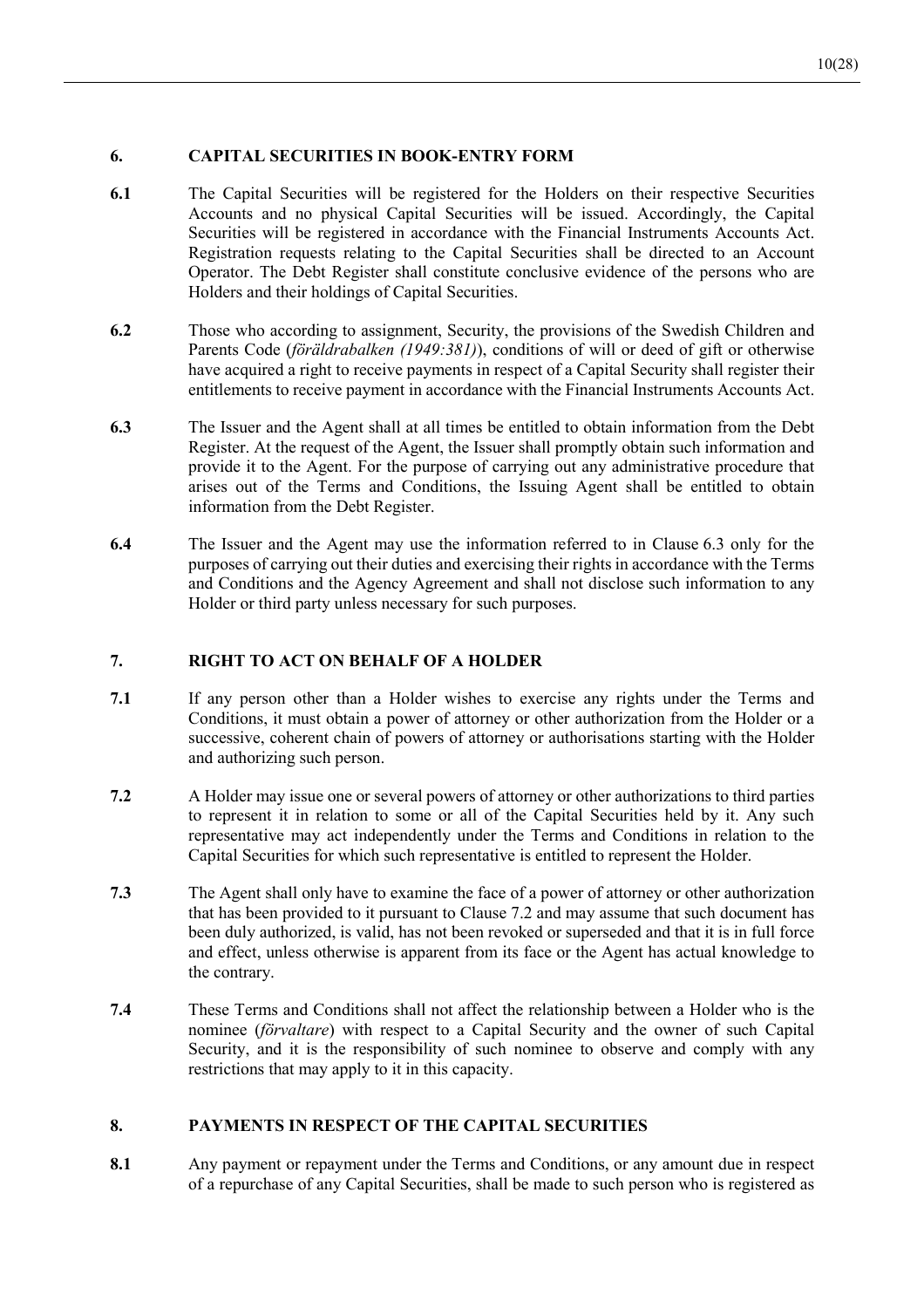a Holder on the Record Date prior to an Interest Payment Date or other relevant payment date, or to such other person who is registered with the CSD on such Record Date as being entitled to receive the relevant payment, repayment or repurchase amount.

- **8.2** If a Holder has registered, through an Account Operator, that principal, interest or any other payment shall be deposited in a certain bank account, such deposits will be effected by the CSD on the relevant payment date. In other cases, payments will be transferred by the CSD to the Holder at the address registered with the CSD on the Record Date. Should the CSD, due to a delay on behalf of the Issuer or some other obstacle, not be able to effect payments as aforesaid, the Issuer shall procure that such amounts are paid to the persons who are registered as Holders on the relevant Record Date as soon as possible after such obstacle has been removed.
- **8.3** If, due to any obstacle for the CSD, the Issuer cannot make a payment or repayment, such payment or repayment may be postponed until the obstacle has been removed.
- **8.4** If payment or repayment is made in accordance with this Clause 8, the Issuer and the CSD shall be deemed to have fulfilled their obligation to pay, irrespective of whether such payment was made to a person not entitled to receive such amount.
- **8.5** The Issuer is not liable to gross-up any payments under the Terms and Conditions by virtue of any withholding tax, public levy or the similar.

## **9. INTEREST**

## **9.1 Interest**

- 9.1.1 Each Capital Security carries Interest at the applicable Interest Rate applied to the Nominal Amount from (but excluding) the Issue Date up to (and including) the relevant Redemption Date.
- 9.1.2 Interest accrues during an Interest Period. Subject to Clause 10 (*Optional Interest Deferral*), payment of Interest in respect of the Capital Securities shall be made to the Holders on each Interest Payment Date for the preceding Interest Period.
- 9.1.3 Interest shall be calculated on the basis of the actual number of days in the Interest Period in respect of which payment is being made divided by 360 (actual/360-days basis).
- 9.1.4 Payment of Interest in respect of each Interest Period may be deferred in accordance with Clause 10 (*Optional Interest Deferral*).

## **9.2 Step-up after a Change of Control Event**

Notwithstanding any other provision of this Clause 9, if the Issuer does not elect to redeem the Capital Securities in accordance with Clause 11.3 (*Voluntary total redemption (call option)*) following the occurrence of a Change of Control Event prior to the Change of Control Step-up Date, the then prevailing Interest Rate, and each subsequent Interest Rate otherwise determined in accordance with the provisions of this Clause 9, on the Capital Securities shall be increased by 500 basis points *per annum* with effect from (but excluding) the Change of Control Step-up Date up to (and including) the relevant Redemption Date.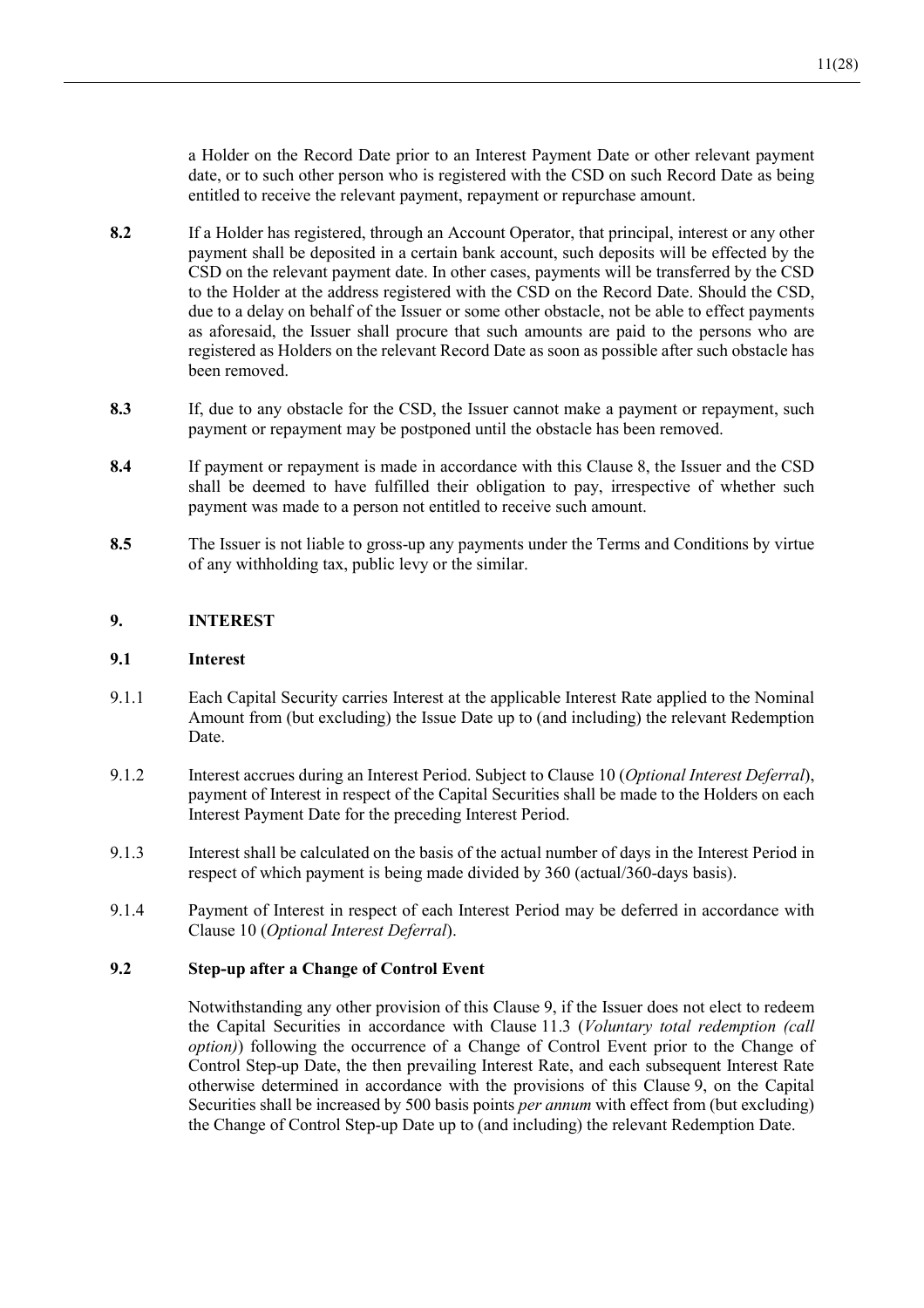## **9.3 Step-up after a Senior Debt Event**

- 9.3.1 If the Issuer issues or incurs Senior Debt (excluding any Senior Debt (i) being issued and/or incurred for the purpose of financing aircraft objects (including engines) or aircraft predelivery payments, (ii) refinancing of up to EUR 50,000,000 any financial indebtedness falling due under SAS' EMTN programme, or (iii) being guaranteed by the Norwegian government (or the relevant Norwegian authority) in a maximum amount of NOK 1,666,666,667 or asset backed through e.g. Slots or Eurobonus, in order for the Issuer to over time maintain robust financial preparedness and a strong liquidity position) (a "**Senior Debt Event**"), then the Issuer shall (without assuming any legal or contractual obligation) apply the net proceeds from such issuance or incurrence of Senior Debt towards redemption of the Capital Securities as soon as possible but no later than within two (2) months of the Senior Debt Event.
- 9.3.2 If the Issuer does not elect to redeem the Capital Securities in accordance with Clause 9.3.1, the then prevailing Interest Rate, and each subsequent Interest Rate, on the Capital Securities shall be increased by 500 basis points per annum with effect from (but excluding) the date when such redemption should have been made up to (and including) the relevant Redemption Date. Such step-up applies for each Senior Debt Event but can only occur once in relation to a single Senior Debt Event. For the avoidance of doubt, a failure to redeem does not constitute a default unless the Issuer has provided notice, in accordance with the terms set out in Clause 11.5, to the Holders in which case failure to redeem shall constitute a nonpayment of principal.

# **9.4 Step-up after a State Capital Securities Redemption Event**

If the Issuer redeems any outstanding State Capital Securities or Danish State Capital Securities prior to redeeming the outstanding Capital Securities in full (a "**State Capital Securities Redemption Event**"), the then prevailing Interest Rate, and each subsequent Interest Rate, on the Capital Securities shall be increased by 500 basis points *per annum* with effect from (but excluding) the date when such redemption is made up to (and including) the relevant Redemption Date. Such step-up applies for each State Capital Securities Redemption Event but can only occur once in relation to a single State Capital Securities Redemption Event.

## **9.5 Step-up after a Listing Failure Event**

Upon the occurrence of a Listing Failure Event the prevailing Interest Rate, and each subsequent Interest Rate, on the Capital Securities shall be increased by 500 basis points *per annum* with effect from (but excluding) the date of the Listing Failure Event up to (and including) the date when such Listing Failure Event has been remedied or waived.

## **9.6 Default interest**

If the Issuer fails to pay any amount payable by it pursuant to Clause 10.3 (*Mandatory settlement*) or Clause 11 (*Redemption and repurchase of the Capital Securities*) (except for Clause 11.1 (*No maturity*), Clause 11.2 (*Purchase of Capital Securities by Group Companies*) and Clause 11.6 (*Cancellation of Capital Securities*)) on its due date, default interest shall accrue on the overdue amount from (but excluding) the due date up to (and including) the date of actual payment at a rate which is 200 basis points higher than the Interest Rate. No default interest shall accrue where the failure to pay was solely attributable to the Agent or the CSD, in which case the Interest Rate shall apply instead.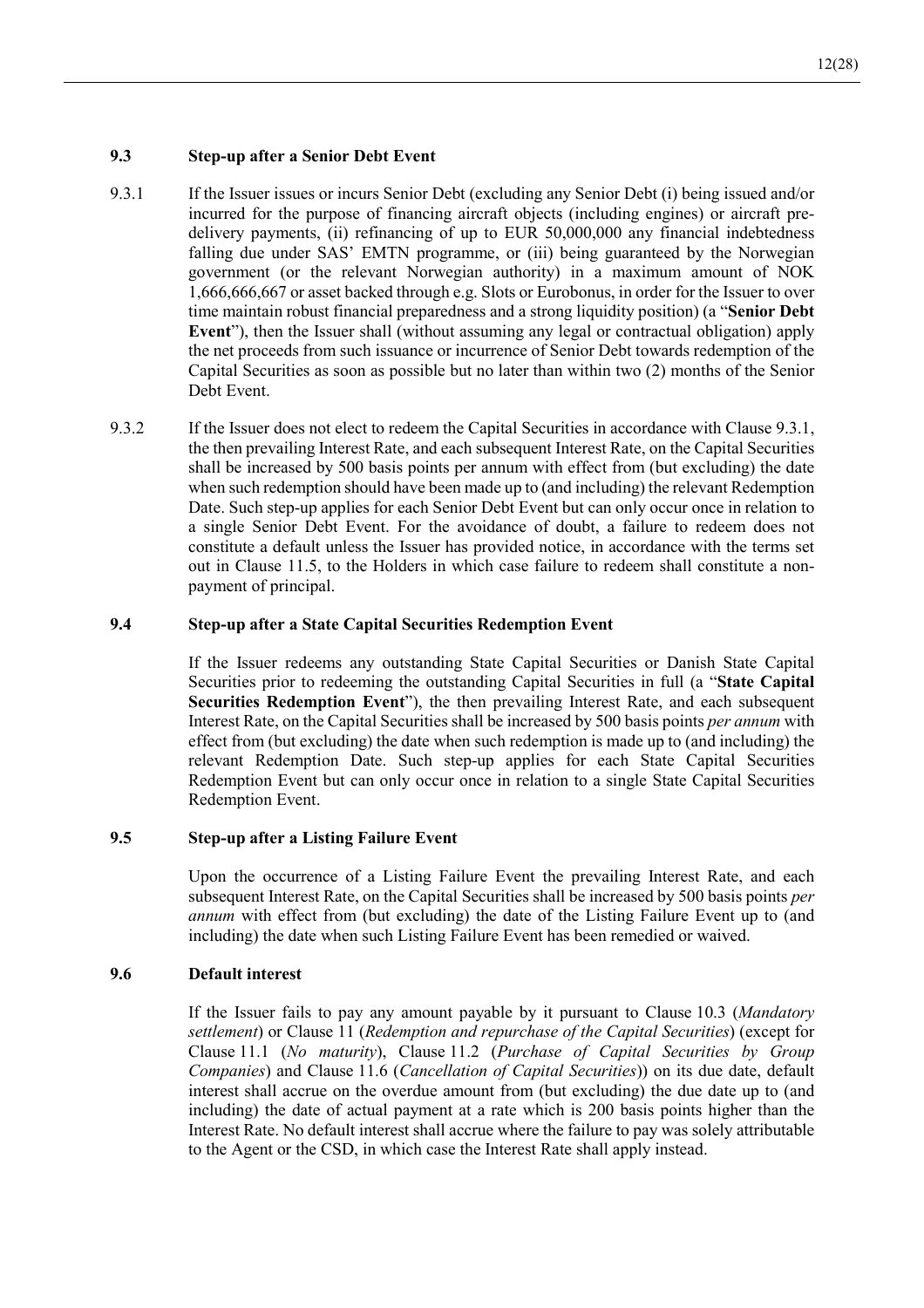# **9.7 Notice of an interest rate step-up**

Upon becoming aware that a Change of Control Event or a Listing Failure Event has occurred or of an interest rate step-up following a Change of Control Step-up Date in accordance with Clause 9.2 (*Step-up after a Change of Control Event*), a Listing Failure Event in accordance with Clause 9.5 (*Step-up after a Listing Failure Event*), a State Capital Securities Redemption Event in accordance with Clause 9.4 (*Step-up after a State Capital Securities Redemption Event*), or a Senior Debt Event in accordance with Clause 9.3 (*Stepup after a Senior Debt Event*), the Issuer shall, without undue delay, give notice to the Agent, the Issuing Agent and the Holders in accordance with Clause 22 (*Notices*) specifying the nature of such event.

# **10. OPTIONAL INTEREST DEFERRAL**

#### **10.1 Deferral of Interest Payments**

- 10.1.1 The Issuer may, at any time and at its sole discretion, elect to defer any Interest Payment, in whole or in part, which is otherwise scheduled to be paid on an Interest Payment Date (except on any Interest Payment Date on which the Capital Securities are to be redeemed) by giving notice of such election to the Holders, the Issuing Agent and the Agent in accordance with Clause 22 (*Notices*) not less than seven (7) Business Days prior to the relevant Interest Payment Date. Notwithstanding the foregoing, failure to give such notice shall not prejudice the right of the Issuer to defer any Interest Payment as described above.
- 10.1.2 Any Interest Payment so deferred pursuant to this Clause 10 shall, from (but excluding) the Interest Payment Date on which such Interest Payment would (but for its deferral) have been payable to (and including) the date on which it is paid in full, itself bear interest at the Interest Rate prevailing from time to time (which interest shall compound on each Interest Payment Date) and, for so long as the same remains unpaid, such deferred interest (together with the interest accrued thereon) shall constitute "**Deferred Interest**".
- 10.1.3 The deferral of an Interest Payment in accordance with this Clause 10 shall not constitute a default pursuant to Clause 14 (*Default and Enforcement*) by the Issuer under the Capital Securities or for any other purpose.

## **10.2 Optional Settlement**

Deferred Interest may be paid, in whole or in part, at any time at the option of the Issuer following delivery of a notice (which notice shall be irrevocable) to such effect given by the Issuer to the Holders, the Issuing Agent and the Agent in accordance with Clause 22 (*Notices*) not less than seven (7) Business Days prior to the date (to be specified in such notice) on which the Issuer will pay such Deferred Interest.

## **10.3 Mandatory settlement**

The Issuer shall pay any Deferred Interest, in whole but not in part, on the first to occur of the following dates:

- (a) the tenth  $(10<sup>th</sup>)$  Business Day following the date on which a Deferred Interest Payment Event occurs;
- $(b)$ any Interest Payment Date in respect of which the Issuer does not elect to defer all of the interest accrued in respect of the relevant Interest Period; and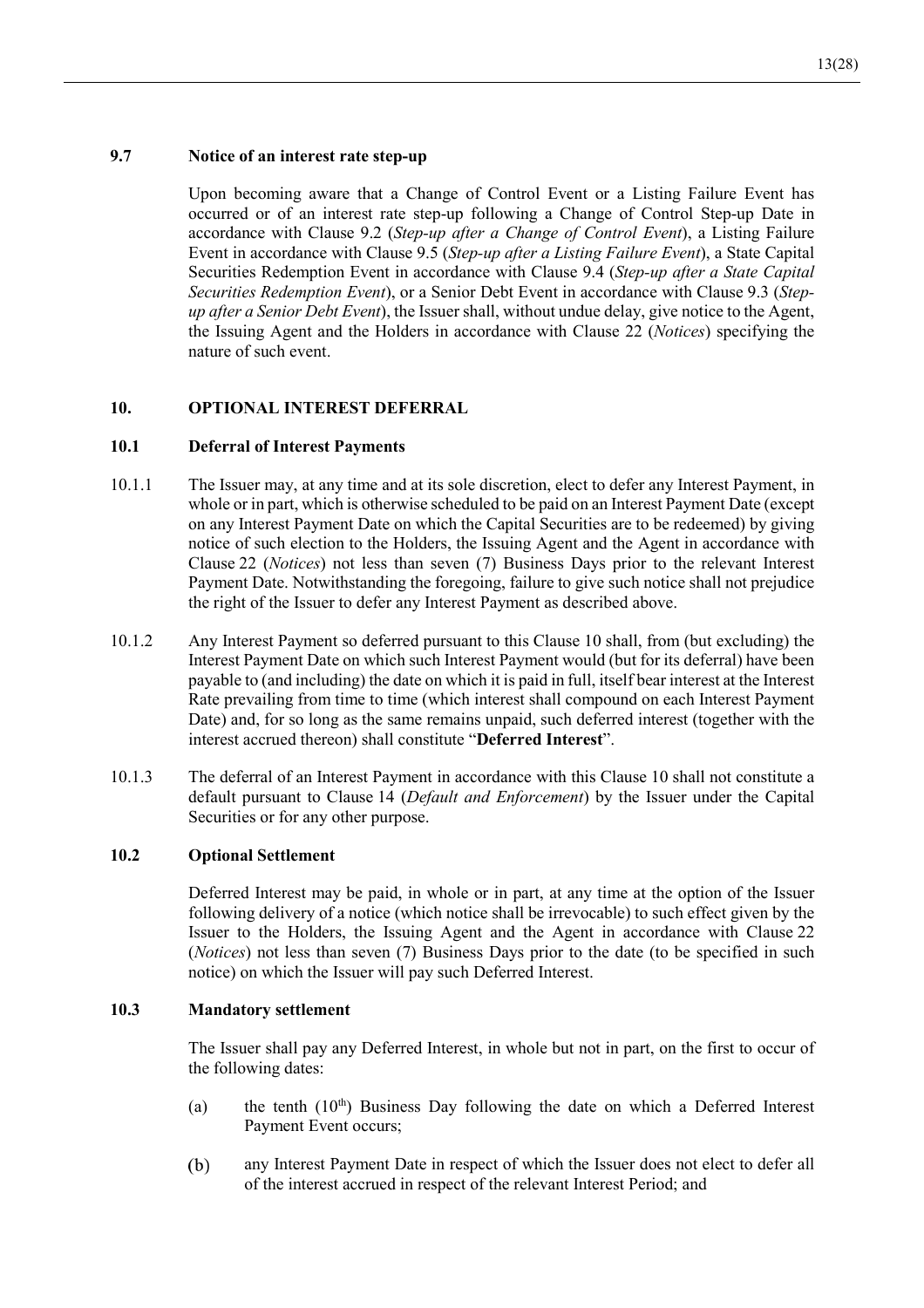$(c)$ the date on which the Capital Securities are redeemed or repaid in accordance with Clause 11 (*Redemption and repurchase of the Capital Securities*) or Clause 14 (*Default and Enforcement*).

Notice of any Deferred Interest Payment Event shall be given by the Issuer to the Holders, the Issuing Agent and the Agent in accordance with Clause 22 (*Notices*) within three (3) Business Days of such event.

## **11. REDEMPTION AND REPURCHASE OF THE CAPITAL SECURITIES**

## **11.1 No maturity**

The Capital Securities are perpetual and have no specified maturity date. The Issuer may only redeem the Capital Securities in the circumstances described in this Clause 11 (*Redemption and repurchase of the Capital Securities*). The Capital Securities are not redeemable at the option of the Holders at any time.

# **11.2 Purchase of Capital Securities by Group Companies**

- 11.2.1 The Issuer or any other Group Company may, subject to applicable regulations, at any time and at any price purchase Capital Securities on the market or in any other way.
- 11.2.2 Capital Securities held by the Issuer or a Group Company may at such Group Company's discretion be retained or sold or, if held by the Issuer, cancelled by the Issuer, provided that the aggregate principal amount of the Capital Securities subject to such cancellation represents eighty (80) percent or more of the aggregate principal amount of the Capital Securities.

## **11.3 Voluntary total redemption (call option)**

The Issuer may, at any time, redeem all, but not some only, of the outstanding Capital Securities in full on any Business Day at an amount per Capital Security equal to 100 percent of the Nominal Amount together with any Deferred Interest and any other accrued and unpaid interest up to (and including) the Redemption Date.

## **11.4 Voluntary partial redemption (call option)**

The Issuer may, at any time on one or several occasions, redeem in whole or in part outstanding Capital Securities on any Business Day by way of reducing the Nominal Amount of each Capital Security *pro rata* (rounded down to the nearest SEK 1) at a price equal to 100 percent of the Nominal Amount, together with any Deferred Interest and any other accrued and unpaid interest up to (and including) the Redemption Date on the redeemed amount.

## **11.5 Notice of redemption**

Redemption of the Capital Securities shall be made by the Issuer giving not less than thirty (30) Business Days' notice and not more than sixty (60) Business Days' notice to the Holders and the Agent, in each case calculated from the effective date of the notice. The notice from the Issuer shall specify the Redemption Date and also the Record Date on which a person shall be registered as a Holder to receive the amounts due on such Redemption Date. The notice is irrevocable but may at the Issuer's discretion, contain one or more conditions precedent that shall be satisfied prior to the Record Date. Upon fulfilment of the conditions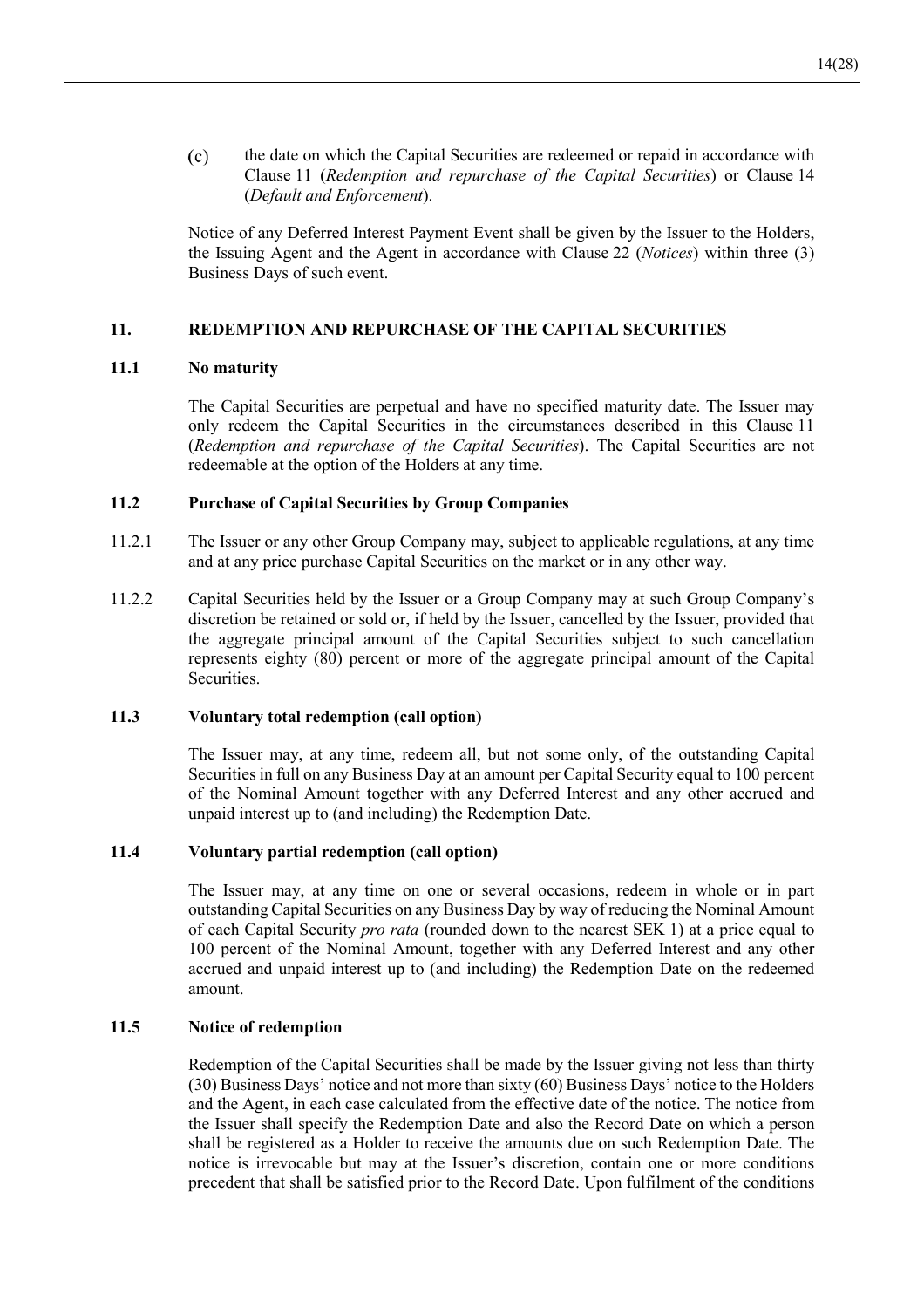precedent (if any), the Issuer shall redeem the Capital Securities at the applicable amount on the specified Redemption Date.

## **11.6 Cancellation of Capital Securities**

All Capital Securities which are redeemed pursuant to this Clause 11 (except for a partial redemption in accordance with Clause 11.4 (*Voluntary partial redemption (call option)*)) and all Capital Securities purchased and elected to be cancelled pursuant to Clause 11.2 (*Purchase of Capital Securities by Group Companies*) will be cancelled and may not be reissued or resold. The Issuer shall promptly inform the Holders, the Agent and the Issuing Agent in accordance with Clause 22 (*Notices*) of any such cancellation and for so long as the Capital Securities are admitted to trading on Nasdaq Stockholm or another Regulated Market, as the case may be, and the rules of such exchange so require, the Issuer shall promptly inform Nasdaq Stockholm or the Regulated Market, as the case may be, of the cancellation of any Capital Securities under this Clause 11.

## **11.7 Preconditions of redemption**

Any redemption of the Capital Securities in accordance with this Clause 11 shall be conditional on all Deferred Interest being paid in full in accordance with the provisions of Clause 10.3 (*Mandatory settlement*) on or prior to the date of such redemption.

# **12. INFORMATION TO HOLDERS**

## **12.1 Information from the Agent**

- 12.1.1 Subject to the restrictions of a non-disclosure agreement entered into by the Agent in accordance with Clause 12.1.2, the Agent is entitled to disclose to the Holders any document, information, event or circumstance directly or indirectly relating to the Issuer or the Capital Securities. Notwithstanding the foregoing, the Agent may if it considers it to be beneficial to the interests of the Holders delay disclosure or refrain from disclosing certain information.
- 12.1.2 If a committee representing the Holders' interests under the Terms and Conditions has been appointed by the Holders in accordance with Clause 15 (*Decisions by Holders*), the members of such committee may agree with the Issuer not to disclose information received from the Issuer, provided that it, in the reasonable opinion of such members, is beneficial to the interests of the Holders. The Agent shall be a party to such agreement and receive the same information from the Issuer as the members of the committee.

## **12.2 Information among the Holders**

Subject to applicable regulations, the Agent shall promptly upon the reasonable request by a Holder forward by post any information from such Holder to the Holders which relates to the Capital Securities. The Agent may require that the requesting Holder reimburses any costs or expenses incurred, or to be incurred, by it in doing so (including a reasonable fee for its work).

## **12.3 Availability of the Terms and Conditions**

The latest version of these Terms and Conditions (including any document amending these Terms and Conditions) shall be available on the websites of the Issuer and the Agent. Failure by the Issuer to have these Terms and Conditions (including any document amending these Terms and Conditions) available on its website shall not constitute a default pursuant to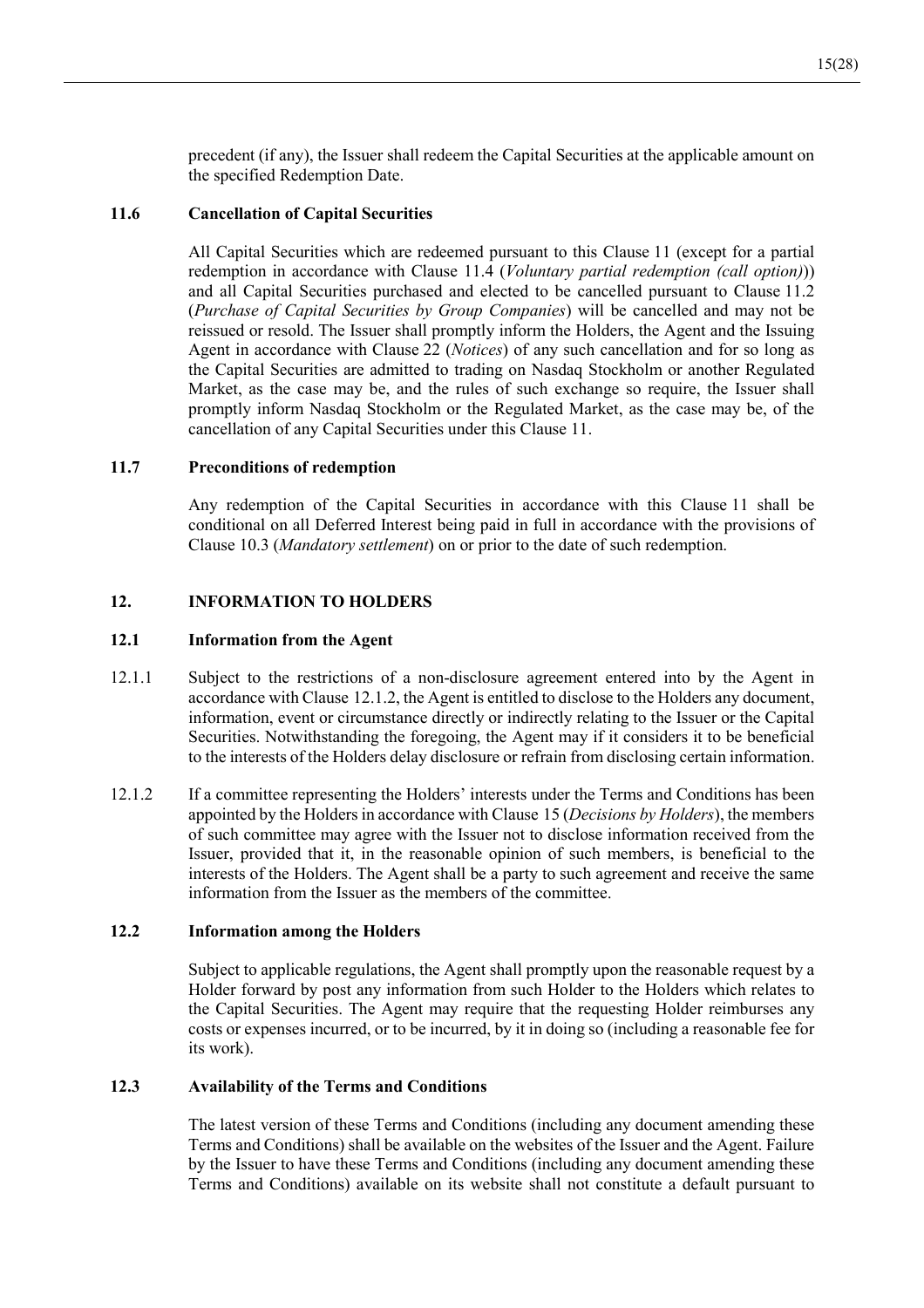Clause 14 (*Default and Enforcement*) by the Issuer under the Capital Securities or for any other purpose.

## **13. ADMISSION TO TRADING ETC.**

#### **13.1 Admission to trading**

The Issuer has the intention and shall use its best efforts (without assuming any legal or contractual obligation) to ensure (i) that the Capital Securities are admitted to trading on the corporate bond list of Nasdaq Stockholm or, if such admission to trading is not possible to obtain or maintain, admitted to trading on another Regulated Market within thirty (30) days after the Issue Date, and (ii) that the Capital Securities, once admitted to trading on the relevant Regulated Market, continue being listed thereon. The aforementioned shall however not apply from and including the last day on which the admission reasonably can, pursuant to the then applicable regulations of the Regulated Market and the CSD, subsist.

## **13.2 The Agency Agreement**

The Issuer and the Agent shall not agree to amend any provisions of the Agency Agreement without the prior consent of the Holders if the amendment would be detrimental to the interests of the Holders.

#### **14. DEFAULT AND ENFORCEMENT**

#### **14.1 Proceedings**

- 14.1.1 Without prejudice to the Issuer's right to defer the payment of interest under Clause 10 (*Optional Interest Deferral*), if a default is made by the Issuer for a period of thirty (30) days or more in relation to the payment of any interest, principal or premium in respect of the Capital Securities which is due and payable, then the Issuer shall be deemed to be in default under the Capital Securities and the Agent (acting on instructions of the Holders in accordance with these Terms and Conditions) or (subject to Clause 20.2) any Holder may institute proceedings for an Issuer Winding-up provided that such default is still continuing.
- 14.1.2 In the event of an Issuer Winding-up, a Holder may, provided such Holder does not contravene a previously adopted resolution in accordance with Clause 15.4.2 or 15.4.3 (if any), either independently or through the Agent prove and/or claim in such Issuer Windingup in respect of the Capital Securities, such claim being for such amount, and being subordinated in such manner, as is provided under Clause 3.2.

## **14.2 Enforcement**

The Agent (acting on the instructions of the Holders in accordance with these Terms and Conditions) may institute such proceedings against the Issuer as it may think fit to enforce any term or condition binding on the Issuer under the Capital Securities but in no event shall the Issuer, by virtue of the institution of any such proceedings, be obliged to pay any sum or sums sooner than the same would otherwise have been payable by it.

#### **14.3 Extent of Holders' Remedy**

No remedy against the Issuer, other than as referred to in this Clause 14, shall be available to the Agent and the Holders in relation to the Capital Securities, whether for the recovery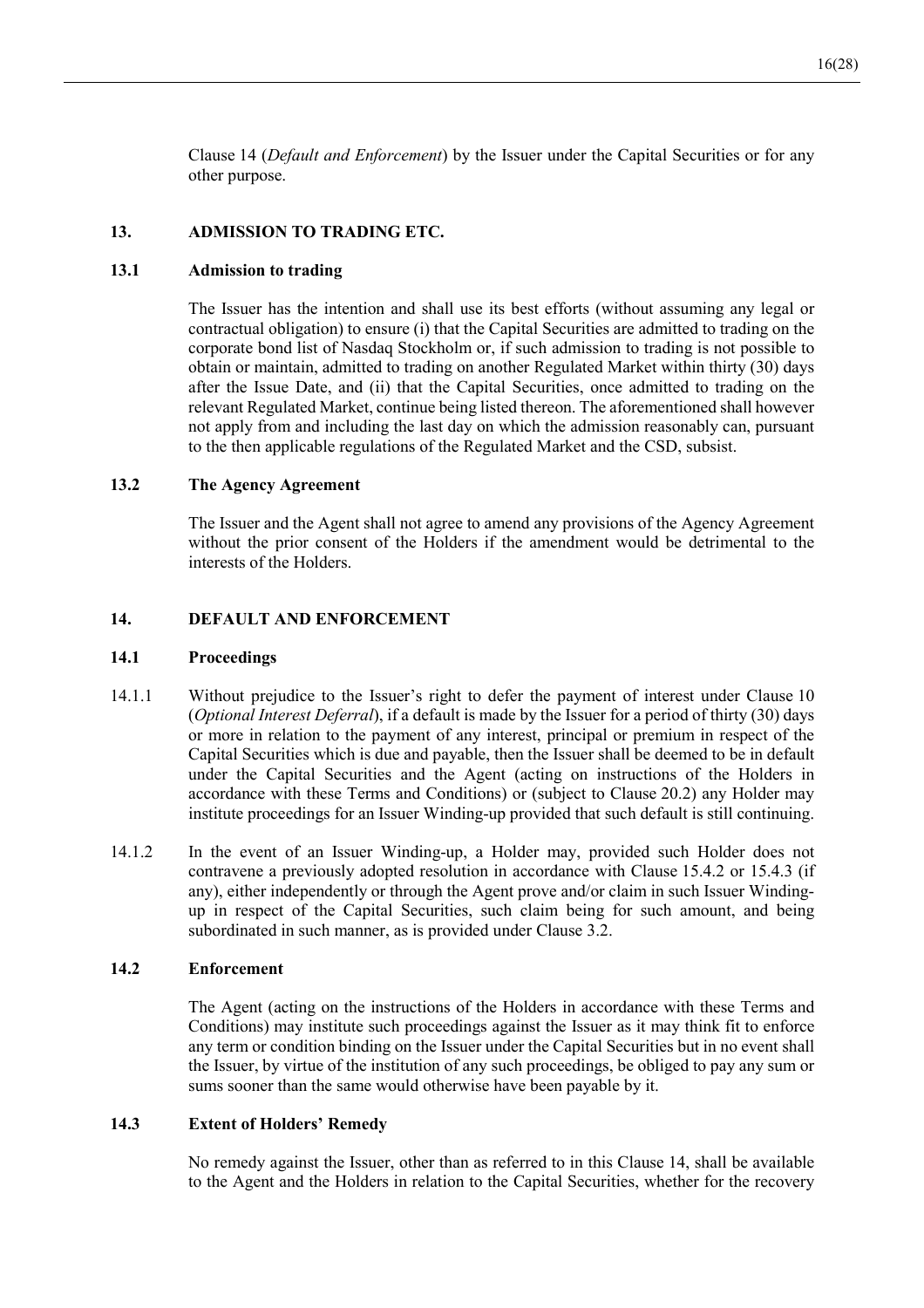of amounts owing in respect of the Capital Securities or in respect of any breach by the Issuer of any of its other obligations under or in respect of the Capital Securities.

# **15. DECISIONS BY HOLDERS**

#### **15.1 Request for a decision**

- 15.1.1 A request by the Agent for a decision by the Holders on a matter relating to the Terms and Conditions shall (at the option of the Agent) be dealt with at a Holders' Meeting or by way of a Written Procedure.
- 15.1.2 Any request from the Issuer or a Holder (or Holders) representing at least ten (10) percent of the Adjusted Nominal Amount (such request shall, if made by several Holders, be made by them jointly) for a decision by the Holders on a matter relating to the Terms and Conditions shall be directed to the Agent and dealt with at a Holders' Meeting or by way a Written Procedure, as determined by the Agent. The person requesting the decision may suggest the form for decision making, but if it is in the Agent's opinion more appropriate that a matter is dealt with at a Holders' Meeting than by way of a Written Procedure, it shall be dealt with at a Holders' Meeting.
- 15.1.3 The Agent may refrain from convening a Holders' Meeting or instigating a Written Procedure if (i) the suggested decision must be approved by any person in addition to the Holders and such person has informed the Agent that an approval will not be given, or (ii) the suggested decision is not in accordance with applicable regulations.
- 15.1.4 The Agent shall not be responsible for the content of a notice for a Holders' Meeting or a communication regarding a Written Procedure unless and to the extent it contains information provided by the Agent.
- 15.1.5 Should the Agent not convene a Holders' Meeting or instigate a Written Procedure in accordance with these Terms and Conditions, without Clause 15.1.3 being applicable, the Issuer or the Holder(s) requesting a decision by the Holders may convene such Holders' Meeting or instigate such Written Procedure, as the case may be, instead. The Issuer or the Issuing Agent shall upon request provide the convening Holder(s) with the information available in the Debt Register in order to convene and hold the Holders' Meeting or instigate and carry out the Written Procedure, as the case may be. The Issuer or Holder(s), as applicable, shall supply to the Agent a copy of the dispatched notice or communication.
- 15.1.6 Should the Issuer want to replace the Agent, it may (i) convene a Holders' Meeting in accordance with Clause 15.2 (*Convening of Holders' Meeting*) or (ii) instigate a Written Procedure by sending communication in accordance with Clause 15.3 (*Instigation of Written Procedure*). After a request from the Holders pursuant to Clause 17.4.3, the Issuer shall no later than ten (10) Business Days after receipt of such request (or such later date as may be necessary for technical or administrative reasons) convene a Holders' Meeting in accordance with Clause 15.2. The Issuer shall inform the Agent before a notice for a Holders' Meeting or communication relating to a Written Procedure where the Agent is proposed to be replaced is sent and supply to the Agent a copy of the dispatched notice or communication.
- 15.1.7 Should the Issuer or any Holder(s) convene a Holders' Meeting or instigate a Written Procedure pursuant to Clause 15.1.5 or 15.1.6, then the Agent shall no later than five (5) Business Days' prior to dispatch of such notice or communication be provided with a draft thereof. The Agent may further append information from it together with the notice or communication, provided that the Agent supplies such information to the Issuer or the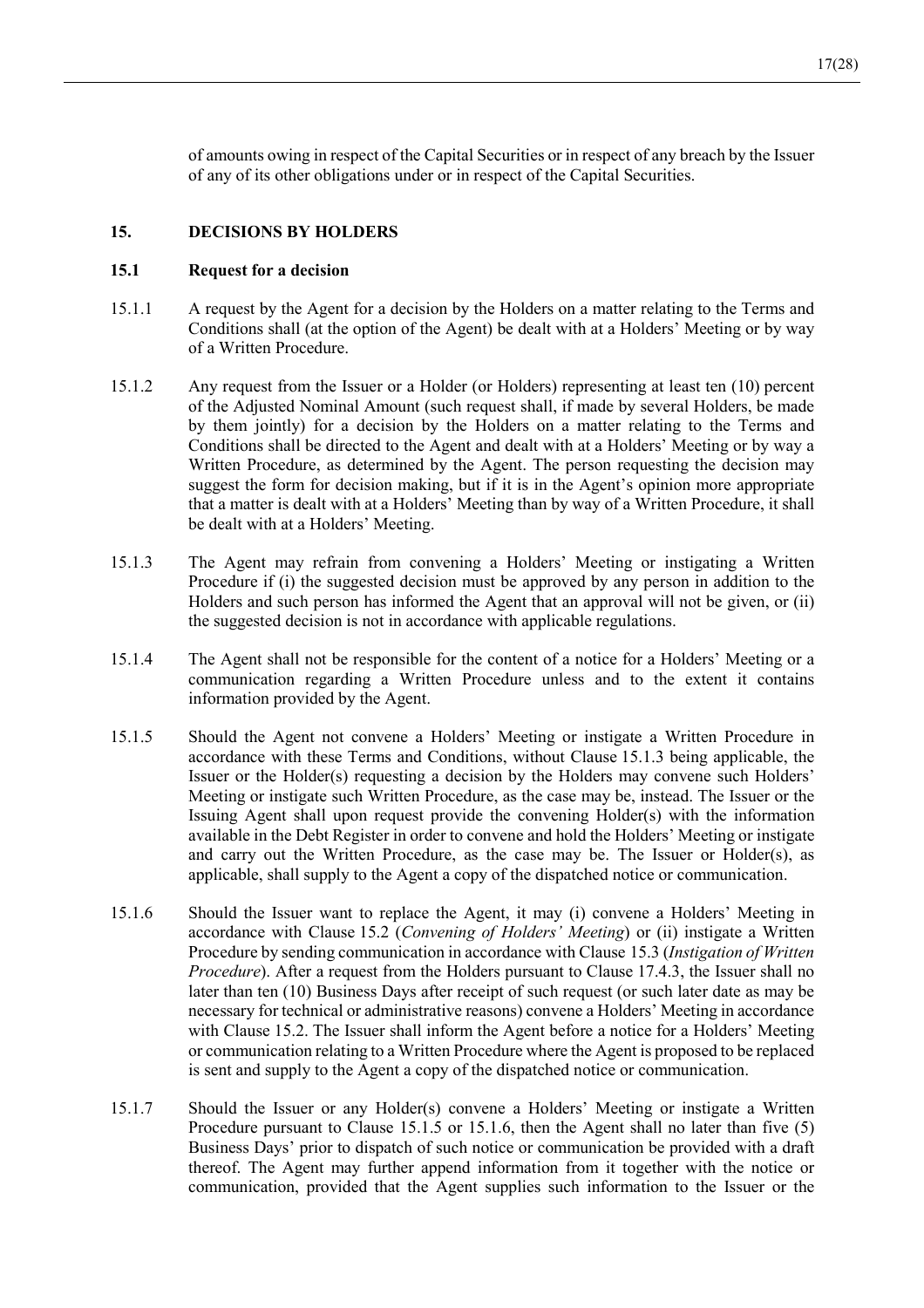Holder(s), as the case may be, no later than one  $(1)$  Business Day prior to the dispatch of such notice or communication.

## **15.2 Convening of Holders' Meeting**

- 15.2.1 The Agent shall convene a Holders' Meeting by way of notice to the Holders as soon as practicable and in any event no later than five (5) Business Days after receipt of a complete notice from the Issuer or the Holder(s) (or such later date as may be necessary for technical or administrative reasons).
- 15.2.2 The notice pursuant to Clause 15.2.1 shall include (i) time for the meeting, (ii) place for the meeting, (iii) a specification of the Record Date on which a person must be registered as a Holder in order to be entitled to exercise voting rights, (iv) a form of power of attorney, and (v) the agenda for the meeting. The reasons for, and contents of, each proposal as well as any applicable conditions and conditions precedent shall be specified in the notice. If a proposal concerns an amendment to the Terms and Conditions, such proposed amendment must always be set out in detail. Should prior notification by the Holders be required in order to attend the Holders' Meeting, such requirement shall be included in the notice.
- 15.2.3 The Holders' Meeting shall be held no earlier than ten (10) Business Days and no later than thirty (30) Business Days after the effective date of the notice.
- 15.2.4 Without amending or varying these Terms and Conditions, the Agent may prescribe such further regulations regarding the convening and holding of a Holders' Meeting as the Agent may deem appropriate. Such regulations may include a possibility for Holders to vote without attending the meeting in person.

## **15.3 Instigation of Written Procedure**

- 15.3.1 The Agent shall instigate a Written Procedure by way of sending a communication to the Holders as soon as practicable and in any event no later than five (5) Business Days after receipt of a complete communication from the Issuer or the Holder(s) (or such later date as may be necessary for technical or administrative reasons).
- 15.3.2 A communication pursuant to Clause 15.3.1 shall include (i) a specification of the Record Date on which a person must be registered as a Holder in order to be entitled to exercise voting rights, (ii) instructions and directions on where to receive a form for replying to the request (such form to include an option to vote yes or no for each request) as well as a form of power of attorney, and (iii) the stipulated time period within which the Holder must reply to the request (such time period to last at least ten (10) Business Days and not longer than thirty (30) Business Days from the effective date of the communication pursuant to Clause 15.3.1). The reasons for, and contents of, each proposal as well as any applicable conditions and conditions precedent shall be specified in the notice. If a proposal concerns an amendment to the Terms and Conditions, such proposed amendment must always be set out in detail. If the voting is to be made electronically, instructions for such voting shall be included in the communication.
- 15.3.3 If so elected by the person requesting the Written Procedure and provided that it is also disclosed in the communication pursuant to Clause 15.3.1, when consents from Holders representing the requisite majority of the total Adjusted Nominal Amount pursuant to Clauses 15.4.2 and 15.4.3 have been received in a Written Procedure, the relevant decision shall be deemed to be adopted pursuant to Clause 15.4.2 or 15.4.3, as the case may be, even if the time period for replies in the Written Procedure has not yet expired.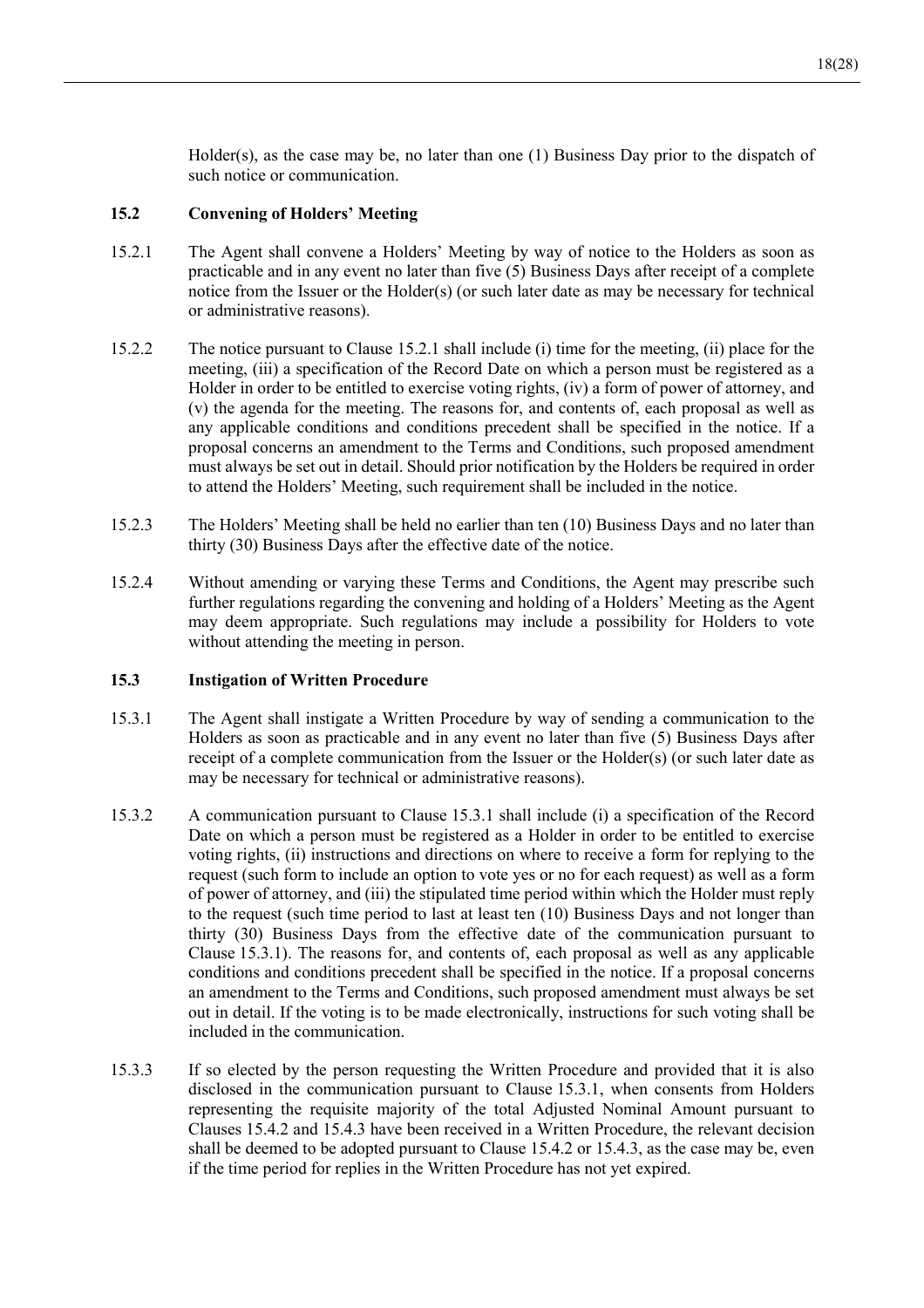# **15.4 Majority, quorum and other provisions**

- 15.4.1 Only a Holder, or a person who has been provided with a power of attorney or other authorization pursuant to Clause 7 (*Right to act on behalf of a Holder*) from a Holder:
	- (a) on the Business Day specified in the notice pursuant to Clause 15.2.2, in respect of a Holders' Meeting, or
	- $(b)$ on the Business Day specified in the communication pursuant to Clause 15.3.2, in respect of a Written Procedure,

may exercise voting rights as a Holder at such Holders' Meeting or in such Written Procedure, provided that the relevant Capital Securities are included in the Adjusted Nominal Amount. Each whole Capital Security entitles to one vote and any fraction of a Capital Security voted for by a person shall be disregarded. Such Business Day specified pursuant to paragraph (a) or (b) above must fall no earlier than one (1) Business Day after the effective date of the notice or communication, as the case may be.

- 15.4.2 The following matters shall require the consent of Holders representing at least sixty-six and two thirds (66⅔) percent of the Adjusted Nominal Amount for which Holders are voting at a Holders' Meeting or for which Holders reply in a Written Procedure in accordance with the instructions given pursuant to Clause 15.3.2:
	- a change of Issuer;  $(a)$
	- (b) a change to the currency, denomination, status or transferability of the Capital Securities;
	- (c) a change to the Interest Rate (including, for the avoidance of doubt, changes to the Margin or STIBOR) or the Nominal Amount;
	- (d) any delay of the due date for payment of any interest on the Capital Securities other than as permitted pursuant to Clause 10 (*Optional Interest Deferral*);
	- $(e)$ a reduction of the premium payable upon the redemption or repurchase of any Capital Security pursuant to Clause 11 (*Redemption and repurchase of the Capital Securities*);
	- $(f)$ a change to the terms dealing with the requirements for Holders' consent set out in this Clause 15.4 (*Majority, quorum and other provisions*);
	- $(g)$ an extension of the tenor of the Capital Securities or any delay of the due date for payment of any principal or interest on the Capital Securities;
	- $(h)$ a mandatory exchange of the Capital Securities for other securities; and
	- $(i)$ early redemption of the Capital Securities, other than as otherwise permitted or required by these Terms and Conditions (for the avoidance of doubt including but not limited to a change to the terms dealing with a step up after a Senior Debt Event set out in Clause 9.3 (*Step-up after a Senior Debt Event*) and a change to the terms dealing with a step up after a State Capital Securities Redemption Event set out in Clause 9.4 (Step-up after a State Capital Securities Redemption Event)).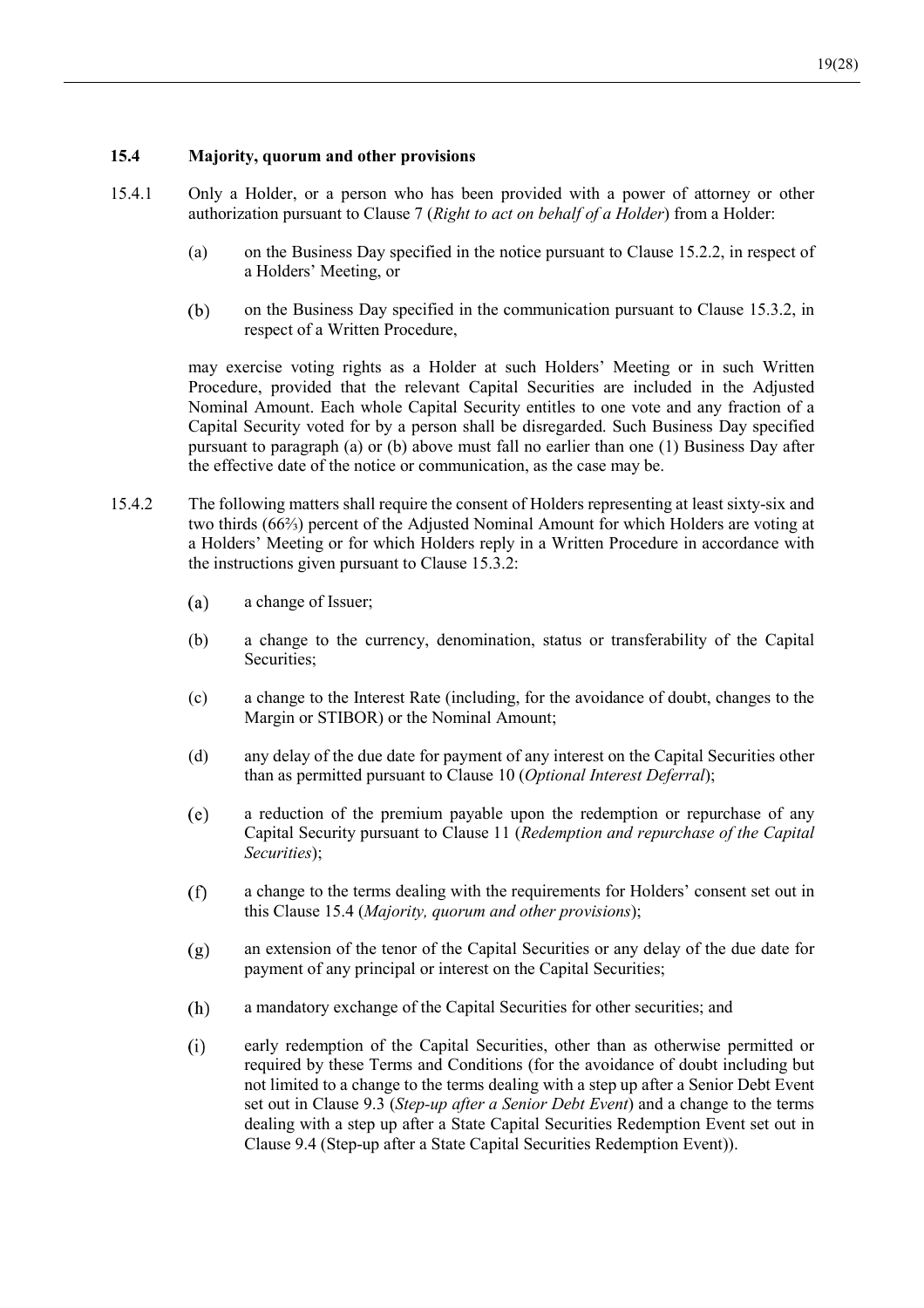- 15.4.3 Any matter not covered by Clause 15.4.2, including for the avoidance of doubt the initiation of an Issuer Winding-up, shall require the consent of Holders representing more than fifty (50) percent of the Adjusted Nominal Amount for which Holders are voting at a Holders' Meeting or for which Holders reply in a Written Procedure in accordance with the instructions given pursuant to Clause 15.3.2. This includes, but is not limited to, any amendment to, or waiver of, the terms of the Terms and Conditions that does not require a higher majority (other than an amendment permitted pursuant to Clause 16.1(a) or (c)).
- 15.4.4 Quorum at a Holders' Meeting or in respect of a Written Procedure only exists if a Holder (or Holders) representing at least fifty (50) percent of the Adjusted Nominal Amount in case of a matter pursuant to Clause 15.4.2, and otherwise twenty (20) percent of the Adjusted Nominal Amount:
	- $(a)$ if at a Holders' Meeting, attend the meeting in person or by other means prescribed by the Agent pursuant to Clause 15.2.4 (or appear through duly authorized representatives); or
	- $(b)$ if in respect of a Written Procedure, reply to the request.
- 15.4.5 If a quorum exists for some but not all of the matters to be dealt with at a Holders' Meeting or by a Written Procedure, decisions may be taken in the matters for which a quorum exists.
- 15.4.6 If a quorum does not exist at a Holders' Meeting or in respect of a Written Procedure, the Agent or the Issuer shall convene a second Holders' Meeting (in accordance with Clause 15.2.1) or initiate a second Written Procedure (in accordance with Clause 15.3.1), as the case may be, provided that the person(s) who initiated the procedure for Holders' consent has confirmed that the relevant proposal is not withdrawn. For the purposes of a second Holders' Meeting or second Written Procedure pursuant to this Clause 15.4.6, the date of request of the second Holders' Meeting pursuant to Clause 15.2.1 or second Written Procedure pursuant to Clause 15.3.1, as the case may be, shall be deemed to be the relevant date when the quorum did not exist. The quorum requirement in Clause 15.4.4 shall not apply to such second Holders' Meeting or Written Procedure.
- 15.4.7 Any decision which extends or increases the obligations of the Issuer or the Agent, or limits, reduces or extinguishes the rights or benefits of the Issuer or the Agent, under the Terms and Conditions shall be subject to the Issuer's or the Agent's consent, as applicable.
- 15.4.8 A Holder holding more than one Capital Security need not use all its votes or cast all the votes to which it is entitled in the same way and may in its discretion use or cast some of its votes only.
- 15.4.9 The Issuer may not, directly or indirectly, pay or cause to be paid any consideration to or for the benefit of any owner of Capital Securities (irrespective of whether such person is a Holder) for or as inducement to any consent under these Terms and Conditions, unless such consideration is offered to all Holders that consent at the relevant Holders' Meeting or in a Written Procedure within the time period stipulated for the consideration to be payable or the time period for replies in the Written Procedure, as the case may be.
- 15.4.10 A matter decided at a duly convened and held Holders' Meeting or by way of Written Procedure is binding on all Holders, irrespective of them being present or represented at the Holders' Meeting or responding in the Written Procedure. The Holders that have not adopted or voted for a decision shall not be liable for any damages that this may cause the Issuer or the other Holders.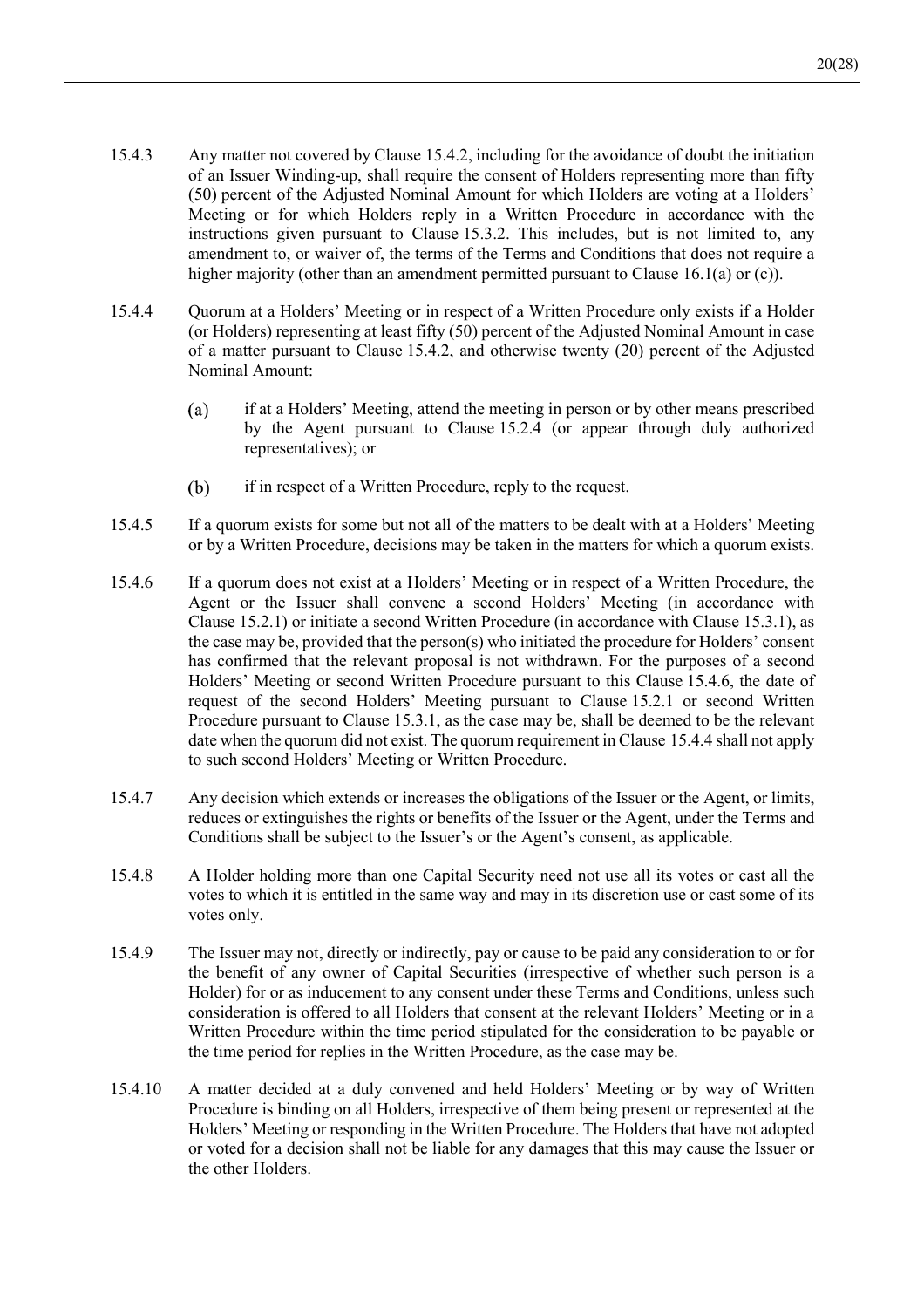- 15.4.11 All costs and expenses incurred by the Issuer or the Agent for the purpose of convening a Holders' Meeting or for the purpose of carrying out a Written Procedure, including reasonable fees to the Agent, shall be paid by the Issuer.
- 15.4.12 If a decision is to be taken by the Holders on a matter relating to the Terms and Conditions, the Issuer shall promptly at the request of the Agent provide the Agent with a certificate specifying the number of Capital Securities owned by Group Companies as per the Record Date for voting, irrespective of whether such person is a Holder. The Agent shall not be responsible for the accuracy of such certificate or otherwise be responsible for determining whether a Capital Security is owned by a Group Company.
- 15.4.13 Information about decisions taken at a Holders' Meeting or by way of a Written Procedure shall promptly be published on the websites of the Issuer and the Agent, provided that a failure to do so shall not invalidate any decision made or voting result achieved. The minutes from the relevant Holders' Meeting or Written Procedure shall at the request of a Holder be sent to it by the Issuer or the Agent, as applicable.

# **16. AMENDMENTS AND WAIVERS**

- **16.1** The Issuer and the Agent (acting on behalf of the Holders) may agree in writing to amend or waive any provision in the Terms and Conditions or any other document relating to the Capital Securities, provided that the Agent is satisfied that such amendment or waiver:
	- $(a)$ is not detrimental to the interest of the Holders as a group;
	- (b) is made solely for the purpose of rectifying obvious errors and mistakes;
	- (c) is required by any applicable regulation, a court ruling or a decision by a relevant authority; or
	- (d) has been duly approved by the Holders in accordance with Clause 15 (*Decisions by Holders*) and it has received any conditions precedent specified for the effectiveness of the approval by the Holders.
- **16.2** Any amendments to the Terms and Conditions shall be made available in the manner stipulated in Clause 12.3 (*Availability of the Terms and Conditions*). The Issuer shall ensure that any amendments to the Terms and Conditions are duly registered with the CSD and each other relevant organization or authority. The Issuer shall promptly publish by way of press release any amendment or waiver made pursuant to Clause 16.1(a) or (c), in each case setting out the amendment in reasonable detail and the date from which the amendment or waiver will be effective.
- **16.3** An amendment to the Terms and Conditions shall take effect on the date determined by the Holders Meeting, in the Written Procedure or by the Agent, as the case may be.

# **17. THE AGENT**

## **17.1 Appointment of the Agent**

17.1.1 By subscribing for Capital Securities, each initial Holder appoints the Agent to act as its agent in all matters relating to the Capital Securities and the Terms and Conditions, and authorizes the Agent to act on its behalf (without first having to obtain its consent, unless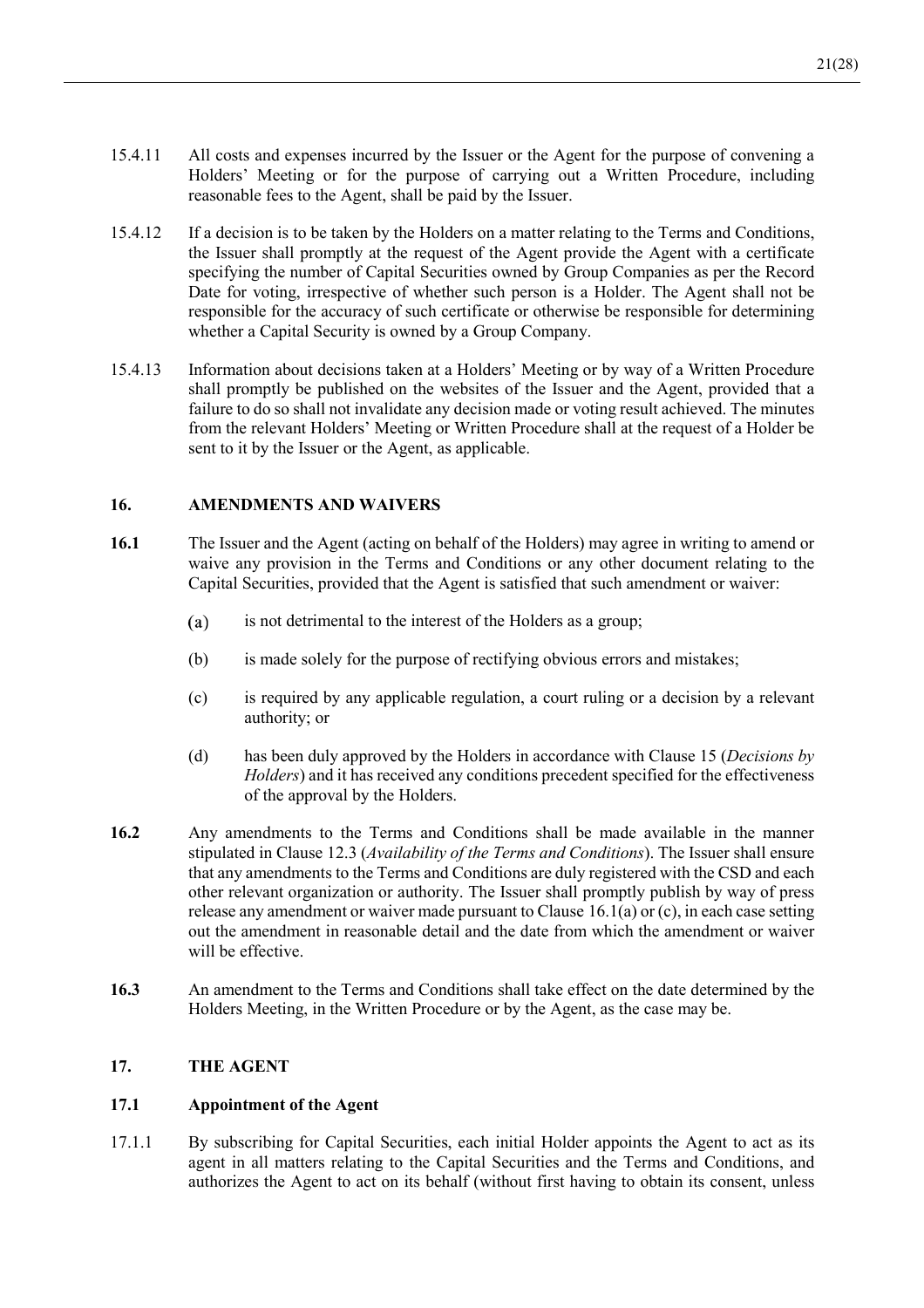such consent is specifically required by these Terms and Conditions) in any legal or arbitration proceedings relating to the Capital Securities held by such Holder, including the winding-up, dissolution, liquidation, company reorganization (*företagsrekonstruktion*) or bankruptcy (*konkurs*) (or its equivalent in any other jurisdiction) of the Issuer. By acquiring Capital Securities, each subsequent Holder confirms such appointment and authorization for the Agent to act on its behalf.

- 17.1.2 Each Holder shall immediately upon request provide the Agent with any such documents, including a written power of attorney (in form and substance satisfactory to the Agent), that the Agent deems necessary for the purpose of exercising its rights and/or carrying out its duties under the Terms and Conditions. The Agent is under no obligation to represent a Holder which does not comply with such request.
- 17.1.3 The Issuer shall promptly upon request provide the Agent with any documents and other assistance (in form and substance satisfactory to the Agent), that the Agent deems necessary for the purpose of exercising its rights and/or carrying out its duties under the Terms and Conditions.
- 17.1.4 The Agent is entitled to fees for all its work in such capacity and to be indemnified for costs, losses and liabilities on the terms set out in the Terms and Conditions and the Agency Agreement and the Agent's obligations as Agent under the Terms and Conditions are conditioned upon the due payment of such fees and indemnifications.
- 17.1.5 The Agent may act as agent or trustee for several issues of securities issued by or relating to the Issuer and other Group Companies notwithstanding potential conflicts of interest.

## **17.2 Duties of the Agent**

- 17.2.1 The Agent shall represent the Holders in accordance with the Terms and Conditions.
- 17.2.2 When acting pursuant to the Terms and Conditions, the Agent is always acting with binding effect on behalf of the Holders. The Agent is never acting as an advisor to the Holders or the Issuer. Any advice or opinion from the Agent does not bind the Holders or the Issuer.
- 17.2.3 When acting pursuant to the Terms and Conditions, the Agent shall carry out its duties with reasonable care and skill in a proficient and professional manner.
- 17.2.4 The Agent shall treat all Holders equally and, when acting pursuant to the Terms and Conditions, act with regard only to the interests of the Holders as a group and shall not be required to have regard to the interests or to act upon or comply with any direction or request of any other person, other than as explicitly stated in the Terms and Conditions.
- 17.2.5 The Agent is always entitled to delegate its duties to other professional parties and to engage external experts when carrying out its duties as agent, without having to first obtain any consent from the Holders or the Issuer. The Agent shall however remain liable for any actions of such parties if such parties are performing duties of the Agent under the Terms and Conditions.
- 17.2.6 The Issuer shall on demand by the Agent pay all costs for external experts engaged by it in (i) a matter relating to the Issuer or the Terms and Conditions which the Agent reasonably believes may be detrimental to the interests of the Holders under the Terms and Conditions, and (ii) connection with any Holders' Meeting or Written Procedure, or (iii) in connection with any amendment (whether contemplated by the Terms and Conditions or not) or waiver under the Terms and Conditions.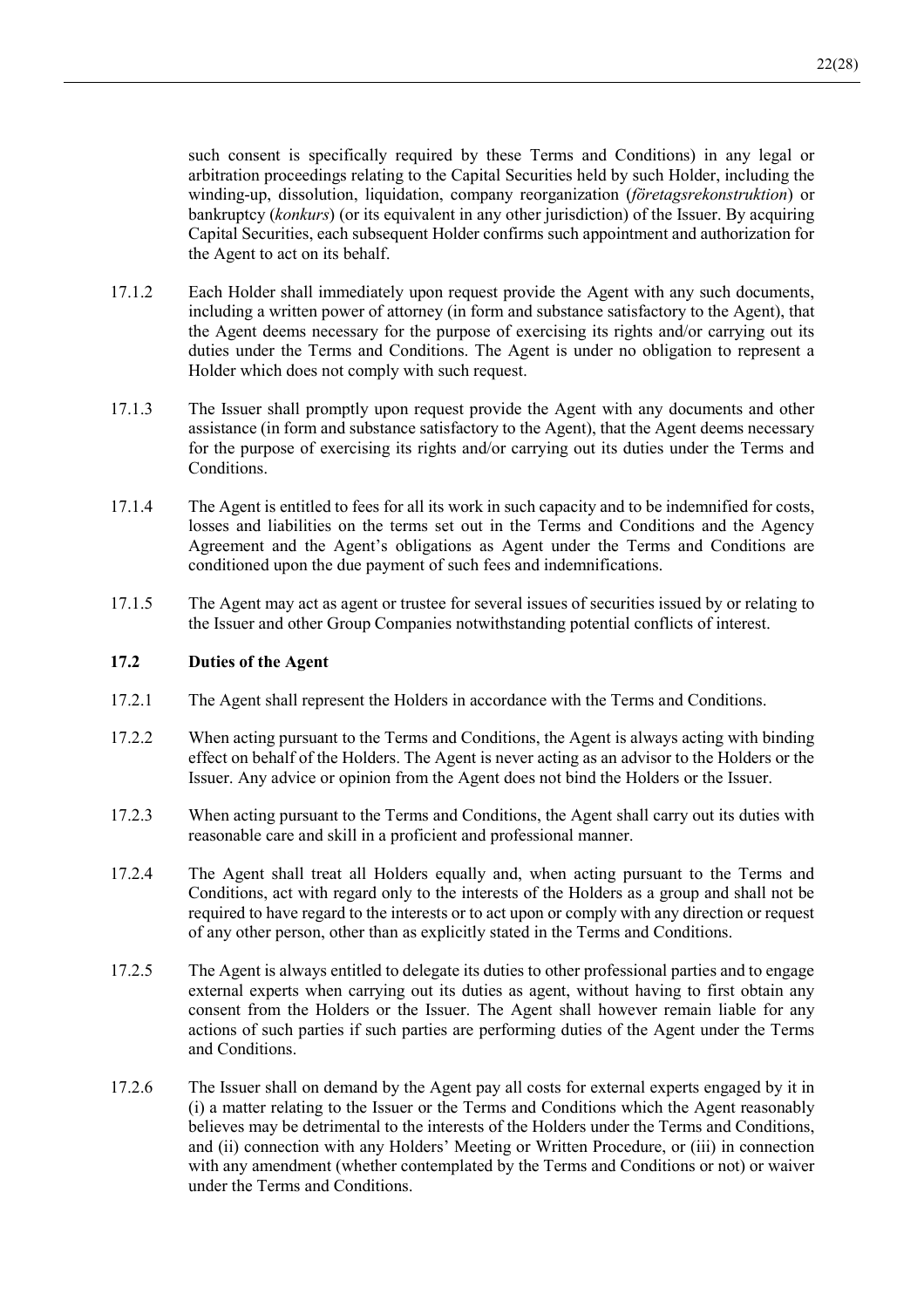- 17.2.7 The Agent shall, as applicable, enter into agreements with the CSD, and comply with such agreement and the CSD Regulations applicable to the Agent, as may be necessary in order for the Agent to carry out its duties under the Terms and Conditions.
- 17.2.8 Other than as specifically set out in the Terms and Conditions, the Agent shall not be obliged to monitor (i) the performance, default or any breach by the Issuer or any other party of its obligations under the Terms and Conditions, or (ii) whether any other event specified in the Terms and Conditions has occurred. Should the Agent not receive such information, the Agent is entitled to assume that no such event or circumstance exists or can be expected to occur, provided that the Agent does not have actual knowledge of such event or circumstance.
- 17.2.9 The Agent shall ensure that it receives evidence satisfactory to it that the Terms and Conditions are duly authorized and executed. The Issuer shall promptly upon request provide the Agent with such documents and evidence as the Agent reasonably considers necessary for the purpose of being able to comply with this Clause 17.2.9. Other than as set out above, the Agent shall neither be liable to the Issuer or the Holders for damage due to any documents and information delivered to the Agent not being accurate, correct and complete, unless it has actual knowledge to the contrary, nor be liable for the content, validity, perfection or enforceability of such documents.
- 17.2.10 Notwithstanding any other provision of the Terms and Conditions to the contrary, the Agent is not obliged to do or omit to do anything if it would or might in its reasonable opinion constitute a breach of any regulation.
- 17.2.11 If in the Agent's reasonable opinion the cost, loss or liability which it may incur (including reasonable fees to the Agent) in complying with instructions of the Holders, or taking any action at its own initiative, will not be covered by the Issuer, the Agent may refrain from acting in accordance with such instructions, or taking such action, until it has received such funding or indemnities (or adequate Security has been provided therefore) as it may reasonably require.
- 17.2.12 The Agent shall give a notice to the Holders (i) before it ceases to perform its obligations under the Terms and Conditions by reason of the non-payment by the Issuer of any fee or indemnity due to the Agent under the Terms and Conditions or the Agency Agreement, or (ii) if it refrains from acting for any reason described in Clause 17.2.11.

# **17.3 Liability for the Agent**

- 17.3.1 The Agent will not be liable to the Holders for damage or loss caused by any action taken or omitted by it under or in connection with these Terms and Conditions, unless directly caused by its negligence or wilful misconduct. The Agent shall never be responsible for indirect or consequential loss.
- 17.3.2 The Agent shall not be considered to have acted negligently if it has acted in accordance with advice from or opinions of reputable external experts provided to the Agent or if the Agent has acted with reasonable care in a situation when the Agent considers that it is detrimental to the interests of the Holders to delay the action in order to first obtain instructions from the Holders.
- 17.3.3 The Agent shall not be liable for any delay (or any related consequences) in crediting an account with an amount required pursuant to the Terms and Conditions to be paid by the Agent to the Holders, provided that the Agent has taken all necessary steps as soon as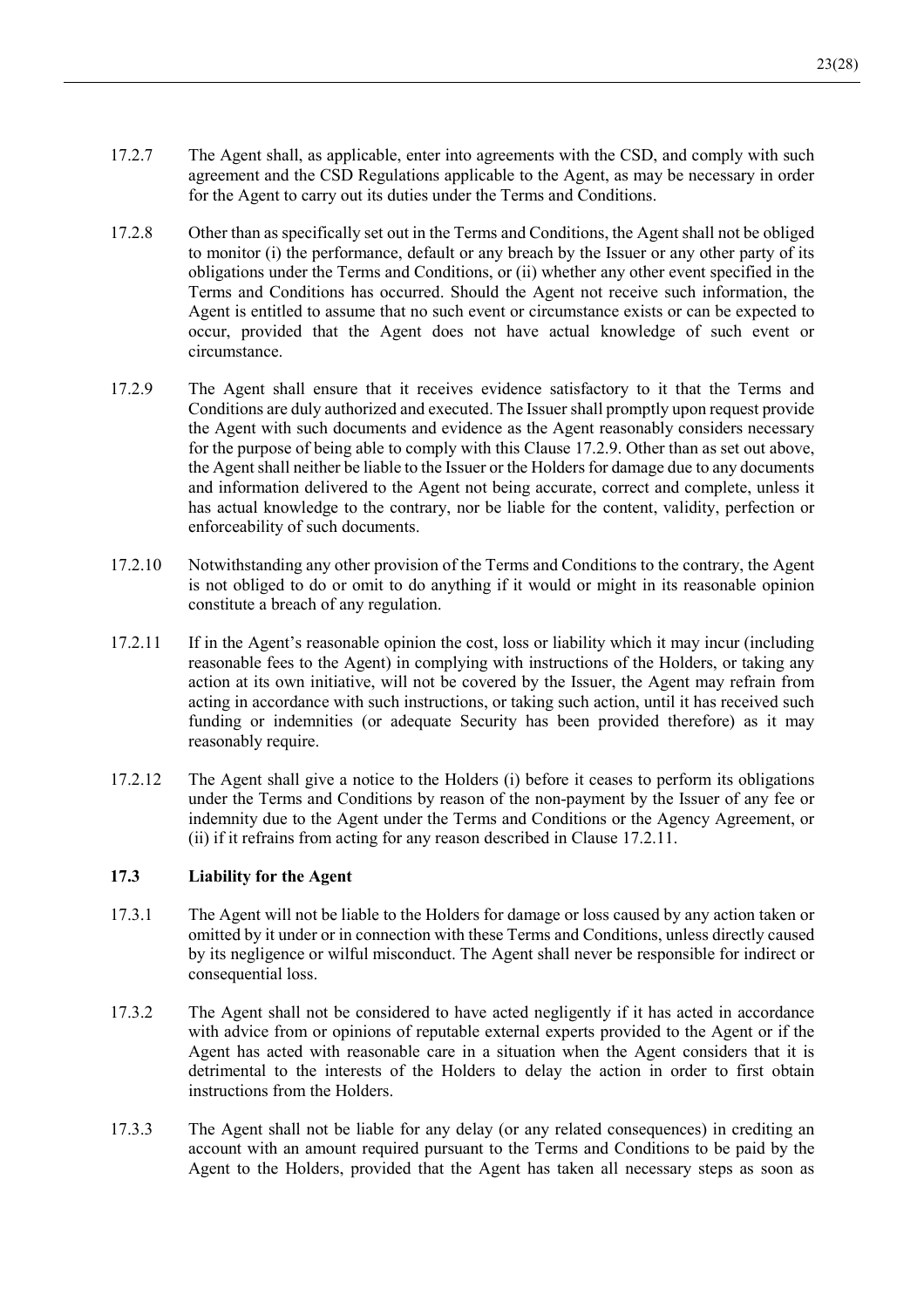reasonably practicable to comply with the regulations or operating procedures of any recognized clearing or settlement system used by the Agent for that purpose.

- 17.3.4 The Agent shall have no liability to the Issuer or the Holders for damage caused by the Agent acting in accordance with instructions of the Holders given in accordance with the Terms and Conditions.
- 17.3.5 Any liability towards the Issuer which is incurred by the Agent in acting under, or in relation to, the Terms and Conditions shall not be subject to set-off against the obligations of the Issuer to the Holders under the Terms and Conditions.

## **17.4 Replacement of the Agent**

- 17.4.1 Subject to Clause 17.4.6, the Agent may resign by giving notice to the Issuer and the Holders, in which case the Holders shall appoint a successor Agent at a Holders' Meeting convened by the retiring Agent or by way of Written Procedure initiated by the retiring Agent.
- 17.4.2 Subject to Clause 17.4.6, if the Agent is Insolvent, the Agent shall be deemed to resign as Agent and the Issuer shall within ten (10) Business Days appoint a successor Agent which shall be an independent financial institution or other reputable company which regularly acts as agent under debt issuances.
- 17.4.3 A Holder (or Holders) representing at least ten (10) percent of the Adjusted Nominal Amount may, by notice to the Issuer (such notice shall, if given by several Holders, be given by them jointly), require that a Holders' Meeting is held for the purpose of dismissing the Agent and appointing a new Agent. The Issuer may, at a Holders' Meeting convened by it or by way of Written Procedure initiated by it, propose to the Holders that the Agent be dismissed and a new Agent appointed.
- 17.4.4 If the Holders have not appointed a successor Agent within ninety (90) days after (i) the earlier of the notice of resignation was given or the resignation otherwise took place or (ii) the Agent was dismissed through a decision by the Holders, the Issuer shall within thirty (30) days thereafter appoint a successor Agent which shall be an independent financial institution or other reputable company with the necessary resources to act as agent under debt issuances.
- 17.4.5 The retiring Agent shall, at its own cost, make available to the successor Agent such documents and records and provide such assistance as the successor Agent may reasonably request for the purposes of performing its functions as Agent under the Terms and Conditions.
- 17.4.6 The Agent's resignation or dismissal shall only take effect upon the earlier of (i) the appointment of a successor Agent and acceptance by such successor Agent of such appointment and the execution of all necessary documentation to effectively substitute the retiring Agent, and (ii) the period pursuant to Clause 17.4.4 (ii) having lapsed.
- 17.4.7 Upon the appointment of a successor, the retiring Agent shall be discharged from any further obligation in respect of the Terms and Conditions but shall remain entitled to the benefit of the Terms and Conditions and remain liable under the Terms and Conditions in respect of any action which it took or failed to take whilst acting as Agent. Its successor, the Issuer and each of the Holders shall have the same rights and obligations amongst themselves under the Terms and Conditions as they would have had if such successor had been the original Agent.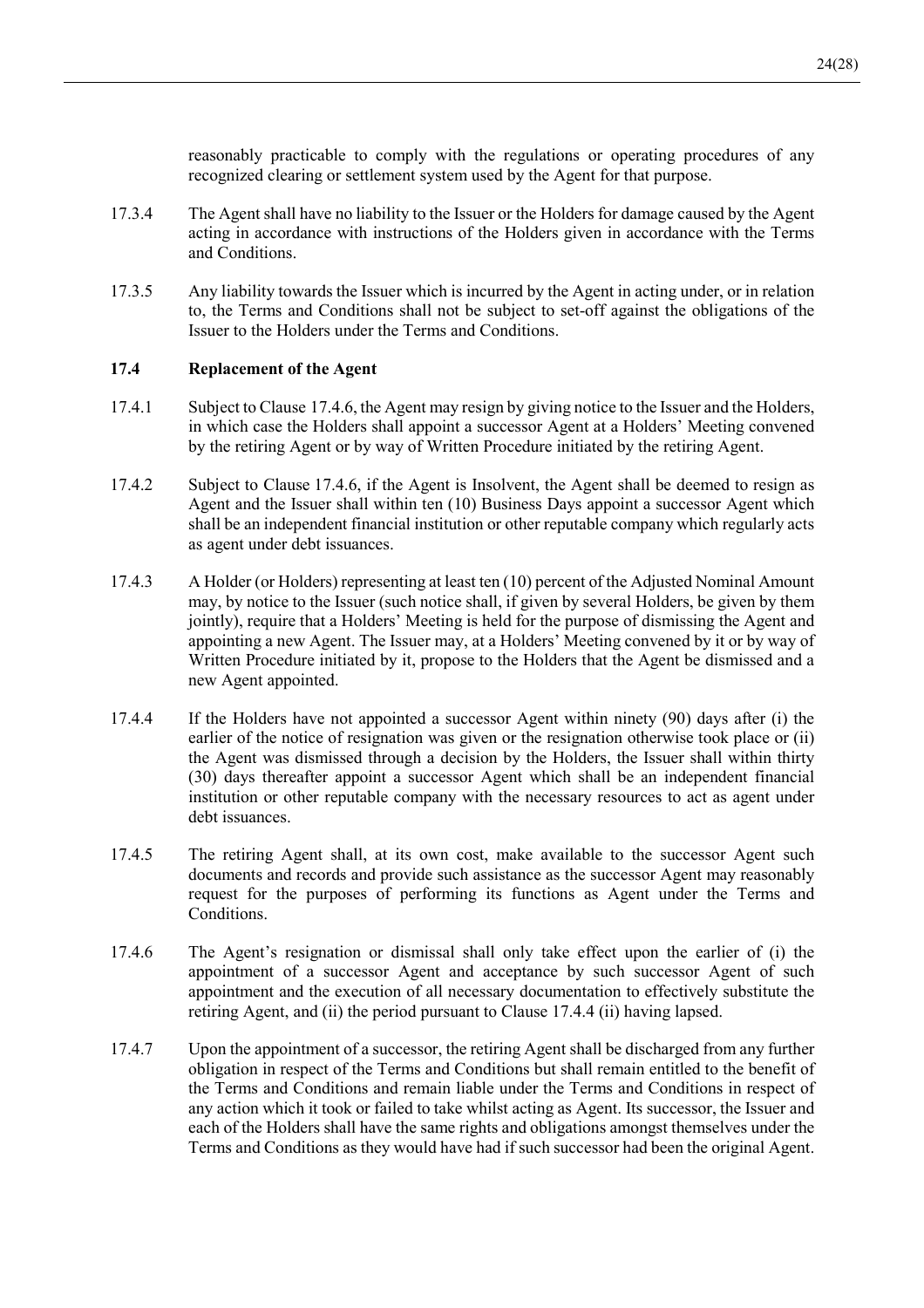17.4.8 In the event that there is a change of the Agent in accordance with this Clause 17.4, the Issuer shall execute such documents and take such actions as the new Agent may reasonably require for the purpose of vesting in such new Agent the rights, powers and obligation of the Agent and releasing the retiring Agent from its further obligations under the Terms and Conditions and the Agency Agreement. Unless the Issuer and the new Agent agree otherwise, the new Agent shall be entitled to the same fees and the same indemnities as the retiring Agent.

# **18. THE ISSUING AGENT**

- **18.1** The Issuer shall when necessary appoint an Issuing Agent to manage certain specified tasks under these Terms and Conditions and in accordance with the legislation, rules and regulations applicable to and/or issued by the CSD and relating to the Capital Securities. The Issuing Agent shall be a commercial bank or securities institution approved by the CSD.
- **18.2** The Issuer shall ensure that the Issuing Agent enters into agreements with the CSD, and comply with such agreement and the CSD Regulations applicable to the Issuing Agent, as may be necessary in order for the Issuing Agent to carry out its duties relating to the Capital Securities.
- **18.3** The Issuing Agent will not be liable to the Holders for damage or loss caused by any action taken or omitted by it under or in connection with the Terms and Conditions, unless directly caused by its gross negligence or wilful misconduct. The Issuing Agent shall never be responsible for indirect or consequential loss.

## **19. THE CSD**

- **19.1** The Issuer has appointed the CSD to manage certain tasks under these Terms and Conditions and in accordance with the CSD Regulations and the other regulations applicable to the Capital Securities.
- **19.2** The CSD may retire from its assignment or be dismissed by the Issuer, provided that the Issuer has effectively appointed a replacement CSD that accedes as CSD at the same time as the old CSD retires or is dismissed and provided also that the replacement does not have a negative effect on any Holder or the admission to trading of the Capital Securities on the Regulated Market. The replacing CSD must be authorized to professionally conduct clearing operations pursuant to the Swedish Securities Markets Act (*lag (2007:528) om värdepappersmarknaden*) and be authorized as a central securities depository in accordance with the Financial Instruments Accounts Act.

## **20. NO DIRECT ACTIONS BY HOLDERS**

- 20.1 A Holder may not take any steps whatsoever against the Issuer to enforce or recover any amount due or owing to it pursuant to the Terms and Conditions, or to initiate, support or procure the winding-up, dissolution, liquidation, company reorganization or bankruptcy in any jurisdiction of any Group Company in relation to any of the obligations and liabilities of the Issuer or any Subsidiary under the Terms and Conditions. Such steps may only be taken by the Agent.
- **20.2** Clause 20.1 shall not apply if the Agent has been instructed by the Holders in accordance with the Terms and Conditions to take certain actions but fails for any reason to take, or is unable to take (for any reason other than a failure by a Holder to provide documents in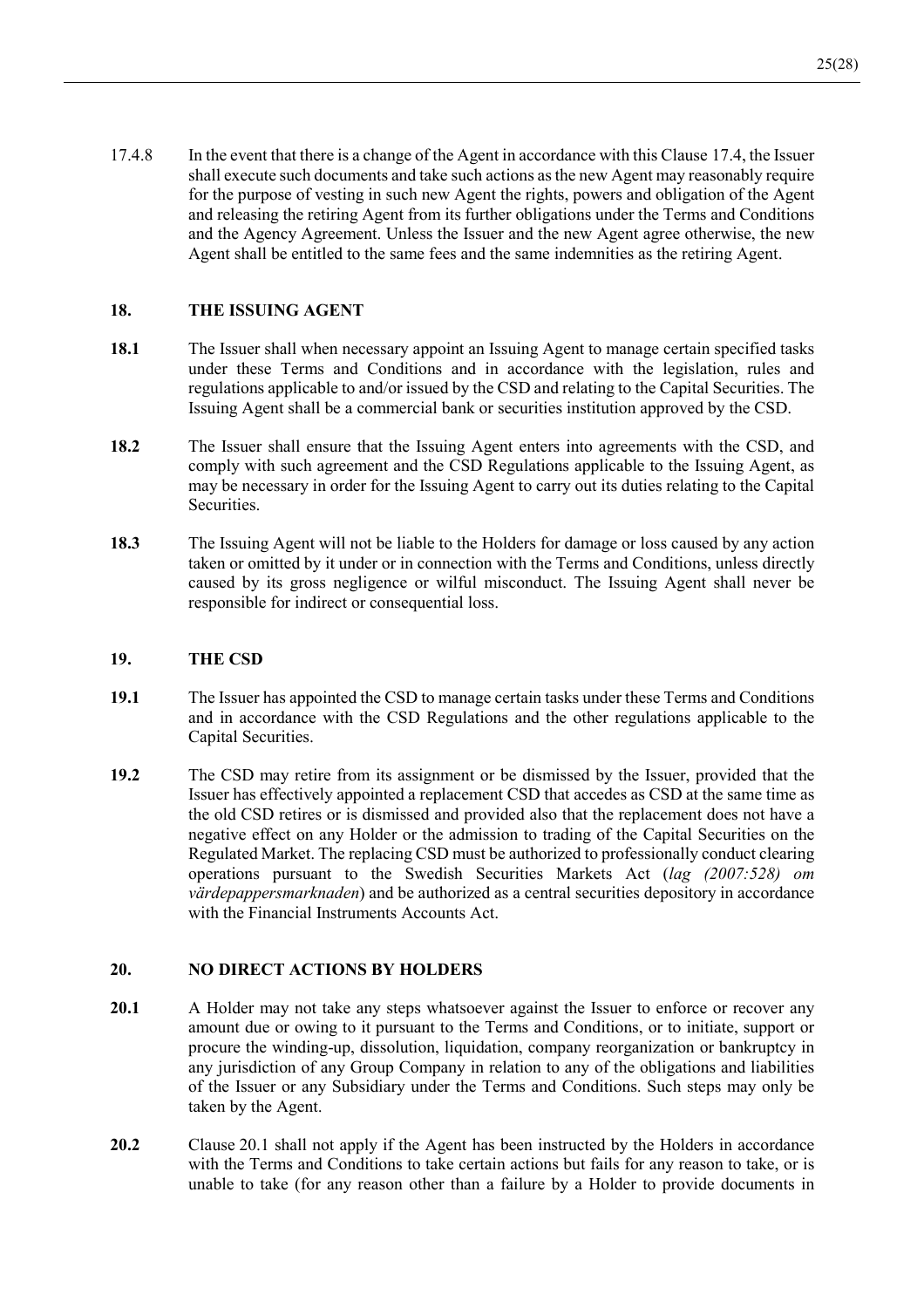accordance with Clause 17.1.2), such actions within a reasonable period of time and such failure or inability is continuing. However, if the failure to take certain actions is caused by the non-payment of any fee or indemnity due to the Agent under the Terms and Conditions or the Agency Agreement or by any reason described in Clause 17.2.11, such failure must continue for at least forty (40) Business Days after notice pursuant to Clause 17.2.12 before a Holder may take any action referred to in Clause 20.1.

# **21. PRESCRIPTION**

- 21.1 The right to receive repayment of the principal of the Capital Securities shall be prescribed and become void ten (10) years from the relevant Redemption Date. The right to receive payment of interest (excluding any capitalized interest) shall be prescribed and become void three (3) years from the relevant due date for payment. The Issuer is entitled to any funds set aside for payments in respect of which the Holders' right to receive payment has been prescribed and has become void.
- **21.2** If a limitation period is duly interrupted in accordance with the Swedish Act on Limitations (*preskriptionslag (1981:130)*), a new limitation period of ten (10) years with respect to the right to receive repayment of the principal of the Capital Securities, and of three (3) years with respect to receive payment of interest (excluding capitalized interest) will commence, in both cases calculated from the date of interruption of the limitation period, as such date is determined pursuant to the provisions of the Swedish Act on Limitations.

## **22. NOTICES**

- **22.1** Any notice or other communication to be made under or in connection with the Terms and Conditions:
	- (a) if to the Agent, shall be given at the address specified on its website www.intertrustgroup.com on the Business Day prior to dispatch or, if sent by email by the Issuer, to the email address notified by the Agent to the Issuer from time to time;
	- (b) if to the Issuer, shall be given at the address registered with the Swedish Companies Registration Office on the Business Day prior to dispatch or, if sent by email by the Agent, to the email address notified by the Issuer to the Agent from time to time; and
	- (c) if to the Holders, shall be given at their addresses registered with the CSD on a date selected by the sending person which falls no more than five (5) Business Days prior to the date on which the notice or communication is sent, and by either courier delivery (if practically possible) or letter for all Holders. A notice to the Holders shall also be published on the websites of the Issuer and the Agent.
- **22.2** Any notice or other communication made by one person to another under or in connection with the Terms and Conditions shall be sent by way of courier, personal delivery or letter, or, if between the Issuer and the Agent, by email, and will only be effective, in case of courier or personal delivery, when it has been left at the address specified in Clause 22.1, in case of letter, three (3) Business Days after being deposited postage prepaid in an envelope addressed to the address specified in Clause 22.1, or, in case of email, when received in readable form by the email recipient.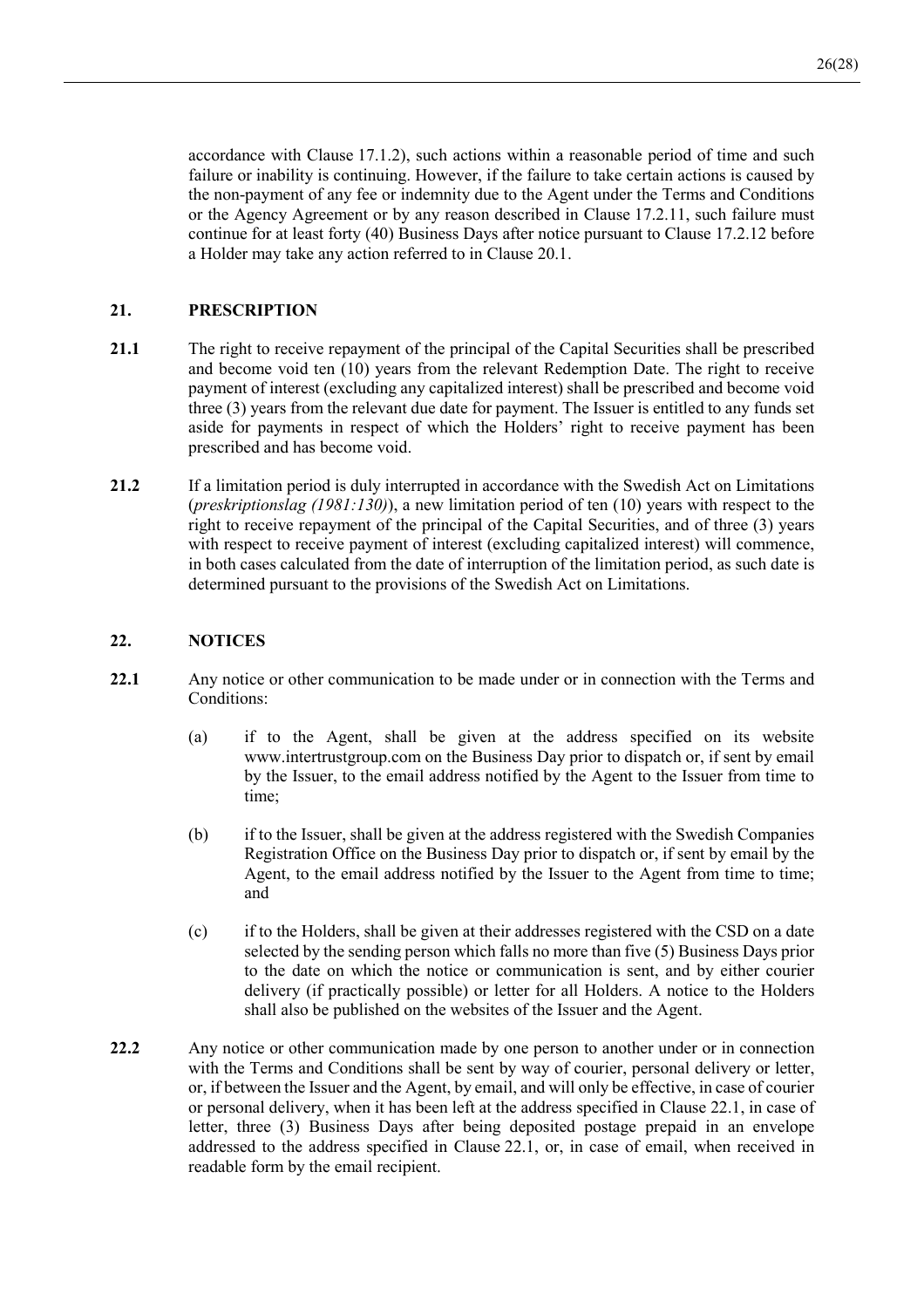- **22.3** Any notice or other communication pursuant to the Terms and Conditions shall be in English.
- **22.4** Failure to send a notice or other communication to a Holder or any defect in it shall not affect its sufficiency with respect to other Holders.

# **23. FORCE MAJEURE**

- **23.1** Neither the Agent nor the Issuing Agent shall be held responsible for any damage arising out of any legal enactment, or any measure taken by a public authority, or war, strike, lockout, boycott, blockade, natural disaster, insurrection, civil commotion, terrorism or any other similar circumstance (a "**Force Majeure Event**"). The reservation in respect of strikes, lockouts, boycotts and blockades applies even if the Agent or the Issuing Agent itself takes such measures, or is subject to such measures.
- 23.2 Should a Force Majeure Event arise which prevents the Agent or the Issuing Agent from taking any action required to comply with these Terms and Conditions, such action may be postponed until the obstacle has been removed.
- **23.3** The provisions in this Clause 23 apply unless they are inconsistent with the provisions of the Financial Instruments Accounts Act which provisions shall take precedence.

# **24. GOVERNING LAW AND JURISDICTION**

- **24.1** These Terms and Conditions, and any non-contractual obligations arising out of or in connection therewith, shall be governed by and construed in accordance with the laws of Sweden.
- **24.2** The Issuer submits to the non-exclusive jurisdiction of the District Court of Stockholm (*Stockholms tingsrätt*).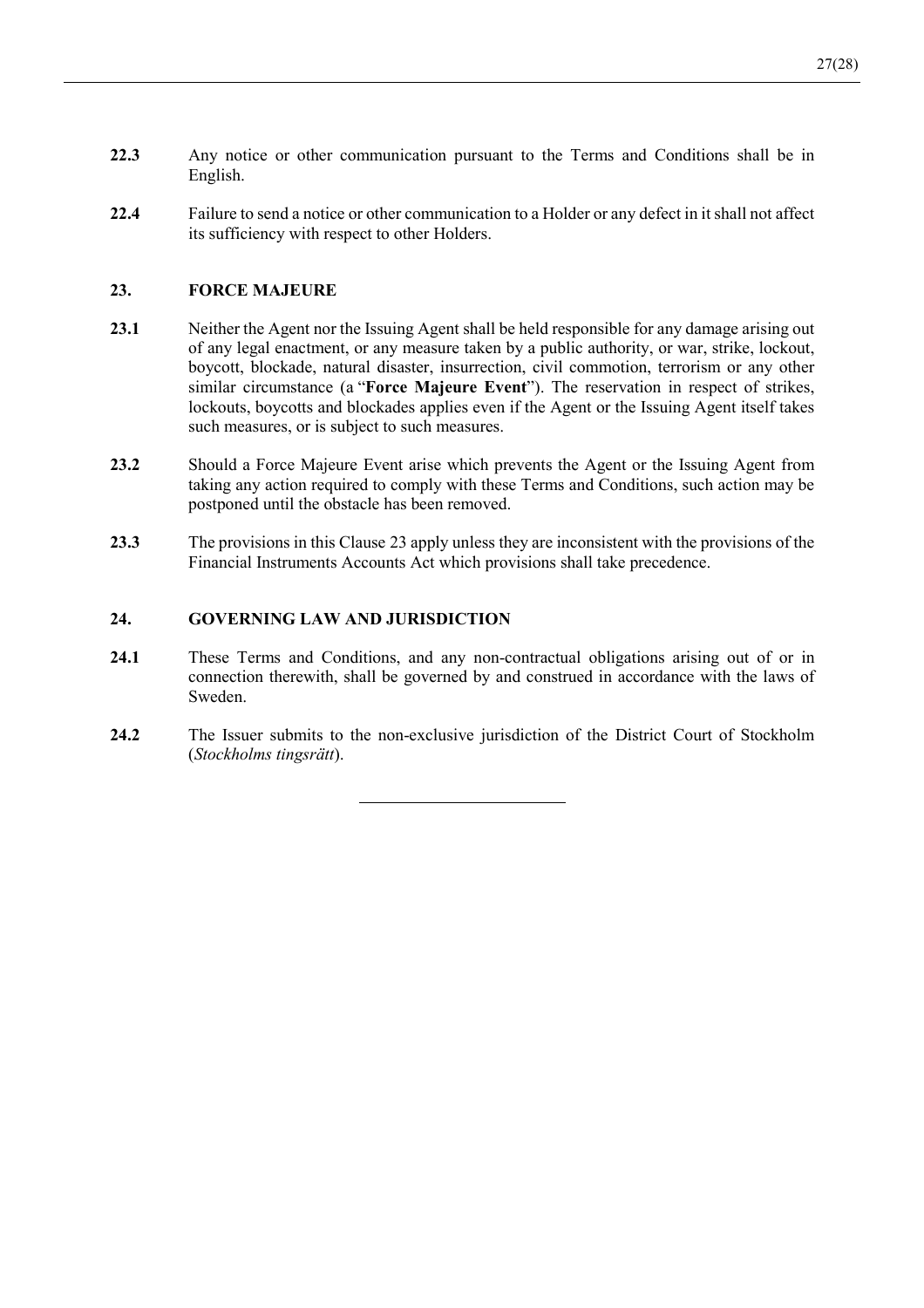## **SIGNATURES**

We hereby certify that the above terms and conditions are binding upon ourselves.

Place: Stockholm

Date: 21 October 2020

**SAS AB (PUBL)** 

as Issuer

"Ckard Gustafson President and CEO SAS Group

Name:

We hereby undertake to act in accordance with the above terms and conditions to the extent they refer to us.

Place:

Date:

**INTERTRUST (SWEDEN) AB**  as Agent

Name: